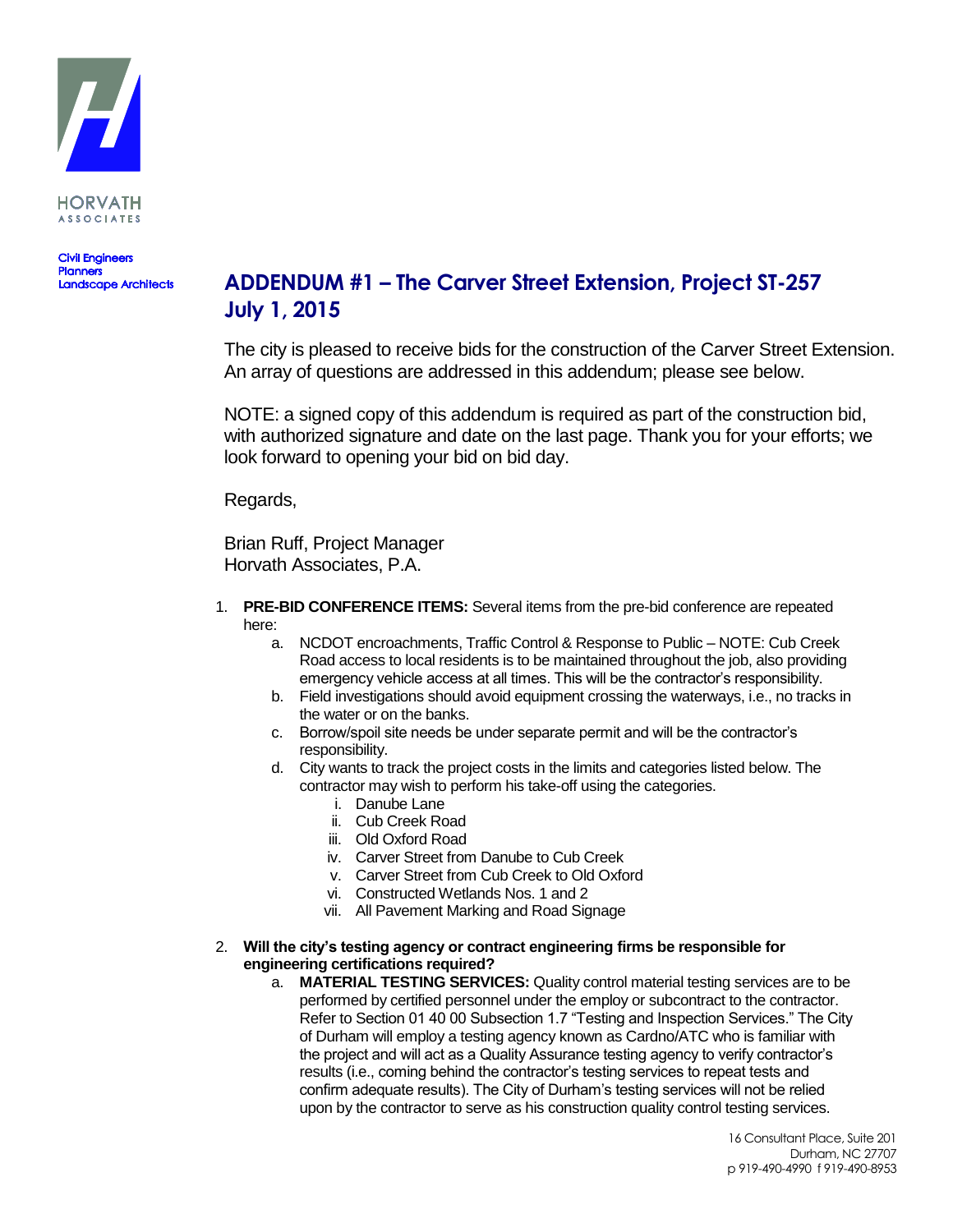- c. **CONSTRUCTED WETLAND SERVICES:** The contractor will have his own geotechnical engineer and BCE certifying engineer complete the wetland certifications using the contractor's surveyor for certified as-built surveys. The contractor's BCE certifying engineer will process the certification through the city Storm Water Department and copy Horvath Associates who will monitor the process. The owner's engineers and geotechnical agency will verify results through quality assurance procedure.
- d. **CERTIFIED LETTER OF MAP REVISION** (for the flood plain impact north of Danube Lane intersection and to the east): The contractor's certified as-built survey will be delivered to the owner's engineer for use in the owner's certification of flood plain changes. Any required survey information will be provided by the contractor's surveyor in a timely manner. Excessive impacts to the flood plain beyond plan limits will be the contractor's responsibility to rectify so the impacts can be certified to be installed according to the plans.

#### 3. **Who are the consultants working for the City?**

- a. Horvath Associates, P.A., will administer the contract for construction on behalf of the City of Durham and will employ representatives of Sepi Engineering & Construction, Inc., to act as onsite engineer and inspector to interpret the plans and specifications and verify compliance combining City of Durham and NCDOT specifications for the entire project. In addition, representatives of John Davenport Engineering, Inc., will serve to inspect the temporary and permanent traffic signal installations; Cardno/ATC will service as the city's material testing quality assurance engineer.
- 4. **In section 26-00-00 Electric pay items, none of these items are included in the bid sheet, do these items need to be added to the bid? And if so are they on the existing plans?**
	- a. Per Sepi Engineering & Construction, Inc., Section 26-00-00 electrical items refer to conduit installation other than the Traffic Signal Line Items 103, 104, and 105 and do not appear on the plans. Therefore, no bid is required for these items.
- 5. **In section 31-05-13 Soils for Earthwork part C & D – is the intention to have all undercut backfilled with surge stone and fabric? Also in most quarries surge stone is not Class B rip rap, this is also mentioned in the spec.**
	- a. Backfill shall be by surge stone, ABC or select material as directed in the field, depending on the circumstances.
	- b. **DEFINE SURGE STONE:** Per Sepi Engineering & Construction, Inc., Section 31-05-13 Class B rip-rap is specified in the contract for surge stone regardless of the quarry designation. Just consider surge stone as Class B rip-rap.

#### 6. **Pertaining to the asphalt, is there a monthly index adjustment?**

a. No monthly index adjustment for asphalt pricing will be used on the project.

#### 7. **Will there be a need to wedge asphalt for the road widenings?**

a. Wedging may be required to make the widenings have smooth pavement. Asphalt quantity has been included in the bid to account for wedging; no separate wedging line item will be added to the bid. Contractor will work closely with Sepi Engineering & Construction, Inc., in the field to optimize the widening overlays.

#### 8. **Is the ABC under the curb incidental to that item?**

a. Aggregate base course under the curb is incidental to curb & gutter. Binder course under C&G will be paid at the unit price.

#### 9. **There was a question about changing the pavement design to make the job more effective.**

a. Value engineering suggestions will be entertained by the owner after the contract award. For example, a modification to the design pavement section or a substitution of readily available material may be made once the owner and consultants have an opportunity to consider alternatives. Please keep track of any value engineering suggestions which good contractor recommends. Until then, please bid the quantities provided; no design modifications will be issued during the bid process.

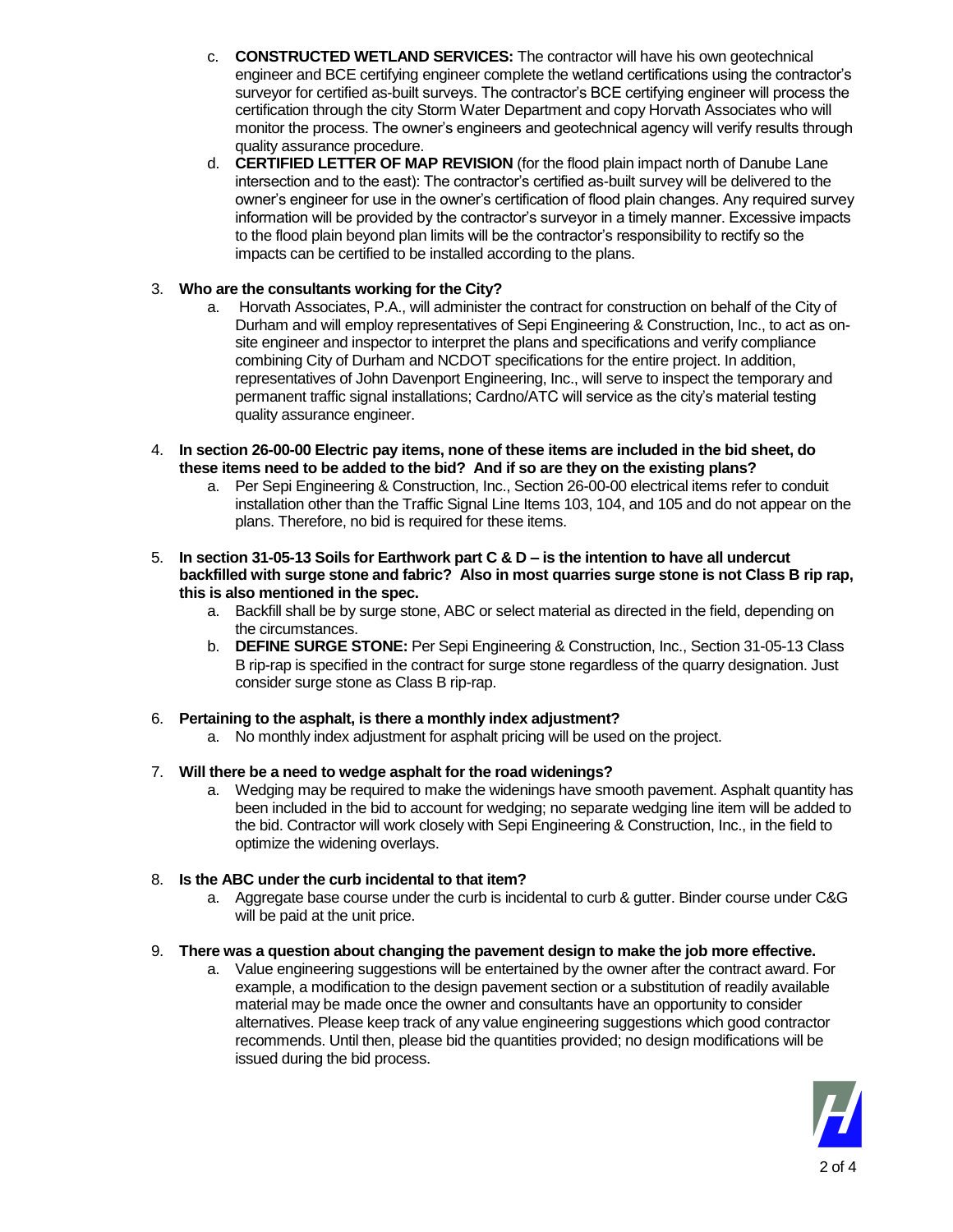- 10. **Sheet 502 shows a level spreader and flow splitter, could a detail of how these are to be built be included in the plans?**
	- a. Refer to constructed wetland plans for details of permanent wetland items, such as level spreader or flow splitter, which may also appear on the erosion control plans. Also, refer to item no. 11 of this memo.
- **11. What is the standard operating procedure regarding the hydrating of the BMP prior to planting the BMP(s)? What is the standard operating procedure for post planting of the BMPs in order for the plants to survive (i.e., rehydration of the BMPs)?**
	- **a.** The project constructed wetlands will require certification under the City of Durham's BCE program. A pre-construction meeting shall be held on site prior to starting work on any part of the wetlands intended to remain permanently, such as the dam and permanent spillway structure. It's expected that will be up front before the temporary basins are activated. The meeting should be scheduled by the contractor and be attended by the contractor and any sub-contractors responsible for the work, the geotechnical engineer providing the contractor's geotechnical certification for the dam (i.e., hired by the contractor), the contractor's BMP certifying engineer (also hired by the contractor), representatives of Horvath Associates and SEPI Engineering & Construction, and a representative from the City of Durham Stormwater Department. Refer to the attached BMP Certifying Engineer Program document.
- **12. There is not a bid item for 8" 120 Mils for the standard crosswalks. How will this be paid?**
	- a. The 8" 120 mils is not shown on the plans, so it is not needed.
- **13. There is not a bid item for 24" 120 Mils for the High Visibility Crosswalks. How will this be paid?**
	- a. BIDDER TO WRITE IN ITEM #168: Thermo PM Lines (24" 120 mils) 750 LF
- **14. I do not see a bid item to cover the temporary striping indicated on TCP-10 note #4. Should this be included in line item 104 – Traffic Control?**
	- a. Temporary pavement marking indicated on TCP-10 note #4 is pre-marking for the roundabout and is incidental.
- **15. There is not an item for Detail A sheet PM 1 (White Yield Line 120 mils). How will this be paid?**
	- a. BIDDER TO WRITE IN ITEM #169: White Yield Thermo PM Lines 120 mils 40 EA
- 16. **Will utilities be relocated prior to the start of construction?**
	- a. The city will order the relocation of utility poles once the project is successfully let. The contractor will be responsible to coordinate the relocation of utilities as needed to complete the project within schedule.
- 17. **I had a question about the breakup into sections, I believe I recall someone mentioning there was an excel file that would be sent out the broke the job into bidding sections over what is shown in original spec book, but I see in the minutes we received just a list of sections? Is there anything additional we are waiting on?**
	- a. The list of categories sent in the Pre-Bid memo (refer to 1.d. above) is the only information being provided for categorizing the bid, should contractors wish to do so. The successful contractor will be expected to provide their bid broken into the several categories for the city's project management. Contractors are at their own discretion to use the categories to assemble their numbers.
- 18. **Can you clarify what is to be included in items 133 & 143? I am not sure where to put all the work and materials for the sediment pond #1 & #2, I am thinking there should be items for that work. Can you also tell me what the abbreviations stand for in each of the items?** 
	- a. Line item 133 "Constructed Wetland & LS (i.e., level spreader) EFS (i.e.,

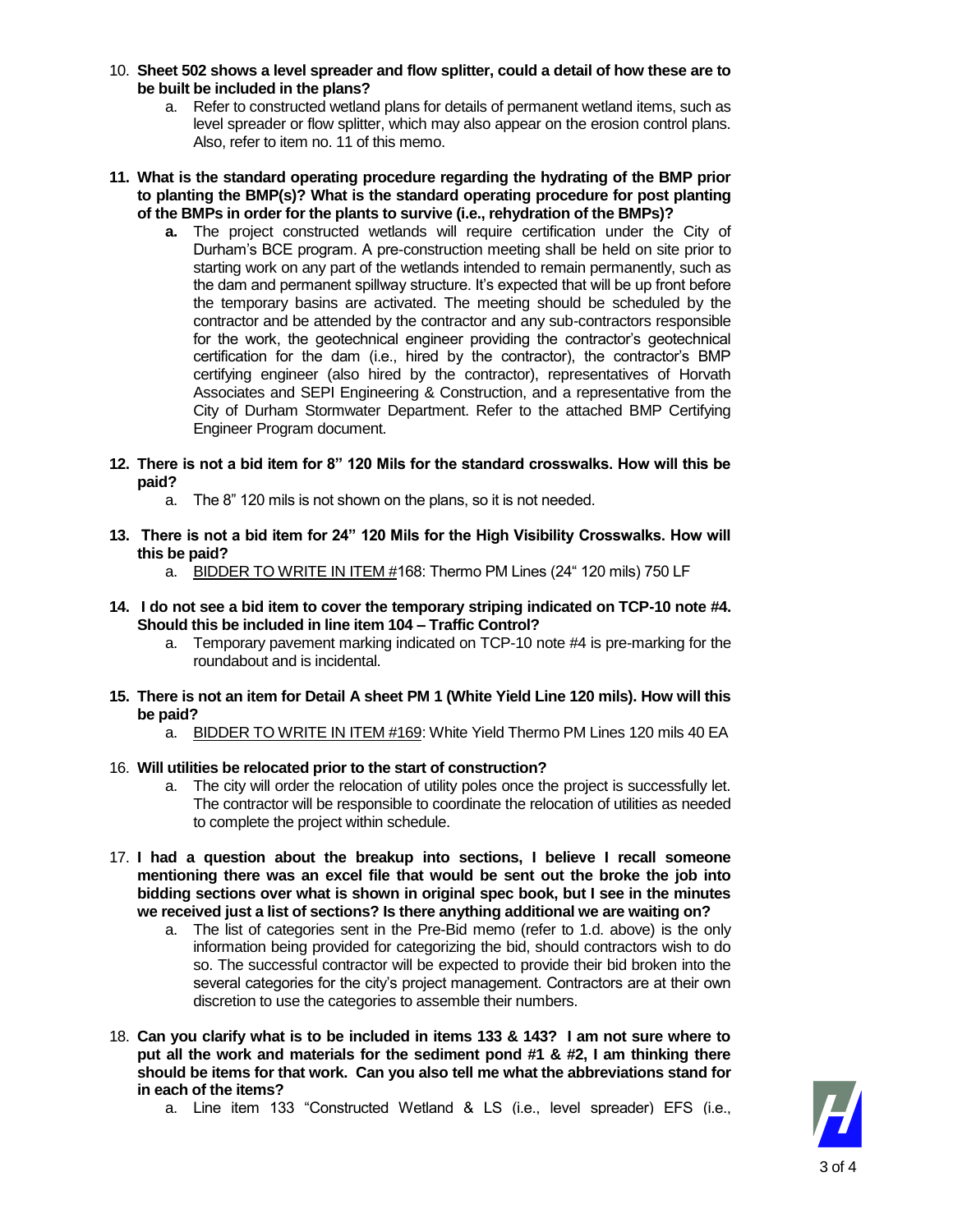- b. Cont'd…engineered filter strip) all inclusive" The intent is a lump sum price for each constructed wetland Nos. 1 & 2, both of which are shown on drawings C-450 through C-454 including the details. One lump sum price will be paid for Constructed Wetland No. 1 and an additional lump sum price will be paid for Constructed Wetland No. 2, certified under the City of Durham BCE Program. Also refer to item no. 11 of this addendum.
- c. Line item 143 "Convert SCM to Sediment Pond and Maintain per C503 & permit" SCM stands for "Storm water control measure" and refers to the constructed wetlands. The intent is a lump sum price to use the constructed wetland location as a temporary erosion control device, shown on the erosion control plans, until practicable to complete and certify the constructed wetlands.

#### 19. **Question – are there cross sections for Carver Street?**

a. Cross sections for state roads are shown on the plans approved for the NCDOT roadway encroachments. CAD versions of state road cross sections and Carver Street cross sections are located in the file titled "SURVEYED-TOPO-0803-11" on the ftp site.

#### 20. **When is the last day for questions?**

a. The last day for questions regarding the project is July 15 with no guarantee that late questions will be answered. Questions will not be addressed on the day of the bid.

#### 21. **Addendum No. 1 Receipt is Acknowledged – This form to be submitted with BID.**

\_\_\_\_\_\_\_\_\_\_\_\_\_\_\_\_\_\_\_\_\_\_\_\_\_\_\_\_\_\_\_\_ \_\_\_\_\_\_\_\_\_\_\_\_\_\_\_\_\_\_\_\_\_\_\_\_\_\_\_\_

Authorized Signature Date

\_\_\_\_\_\_\_\_\_\_\_\_\_\_\_\_\_\_\_\_\_\_\_\_\_\_\_\_\_\_\_\_ Print Name

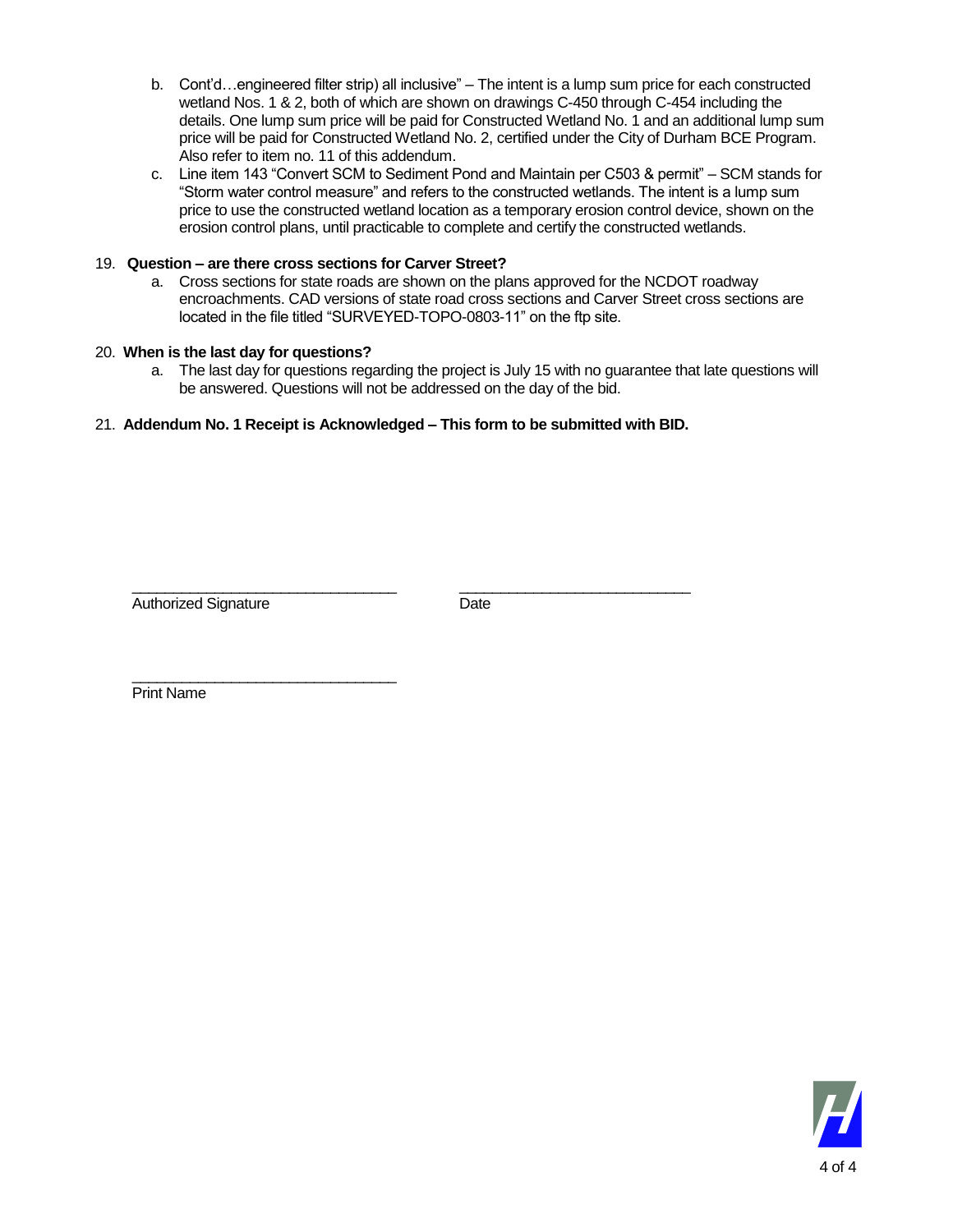# Section 8.6: BMP Certifying Engineer Program for SCMs in the City of Durham

### **8.6.1 Program Description Drainage**

### **A. Background**

A registered North Carolina Professional Engineer (NCPE), who designs a stormwater Best Management Practice (BMP) facility, is required to submit a BMP As-Built Certification ("Certification") of the constructed BMP after it has been completed. It is understood that sometimes the certifying engineer may not be the same engineer that designed the original BMP. The Certification consists of the provision of as-built drawings and information demonstrating that the BMP was constructed in a manner that accomplishes its designed functions. These Certifications must be submitted in accordance with the City of Durham's (City's) BMP Certifying Engineer (BCE) Program and must be reviewed and approved by the City's Stormwater Services Section (S3) of the Engineering and Stormwater Services Division.

While it is recognized that the term "Best Management Practice (BMP)" is an outdated term and that it is being replaced industry wide with the term "Stormwater Control Measure (SCM)," for the purposes of continuity, the BCE Program will continue to be referred to as the BCE Program. However, throughout this document, the acronym "BMP" will be replaced with the acronym "SCM."

### **B. Program Objectives**

The overall objectives of the City's BCE Program are three-fold:

- **1.** To improve the quality of SCM facilities being designed and constructed in the City.
- **2.** To improve customer service by decreasing S3 review times for Certifications.
- **3.** To reduce the work load of construction compliance assessments to be provided by the City.

## **C. BMP Certifying Engineer Qualifications**

The City will certify as a "BMP Certifying Engineer", or "BCE", any registered NCPE, who demonstrates a thorough knowledge of the evaluation of SCM construction by providing two complete Certifications that are approved by S3 on the first submittal.

For engineers that wish to submit Certifications in the City, enrollment in this program is mandatory.

### **D. Effective Dates of Program**

For dry ponds, wet ponds, constructed wetlands, and pocket wetlands, this program went into effect on July 1, 2006, and applies to all Certifications received after that date.

For all other stormwater SCMs, this program becomes effective on October 1, 2010. If a site plan or preliminary plat has not been accepted for review by the City/County Planning Department by October 1, 2010, all Certifications associated with the SCMs on that site shall be governed by the BCE Program.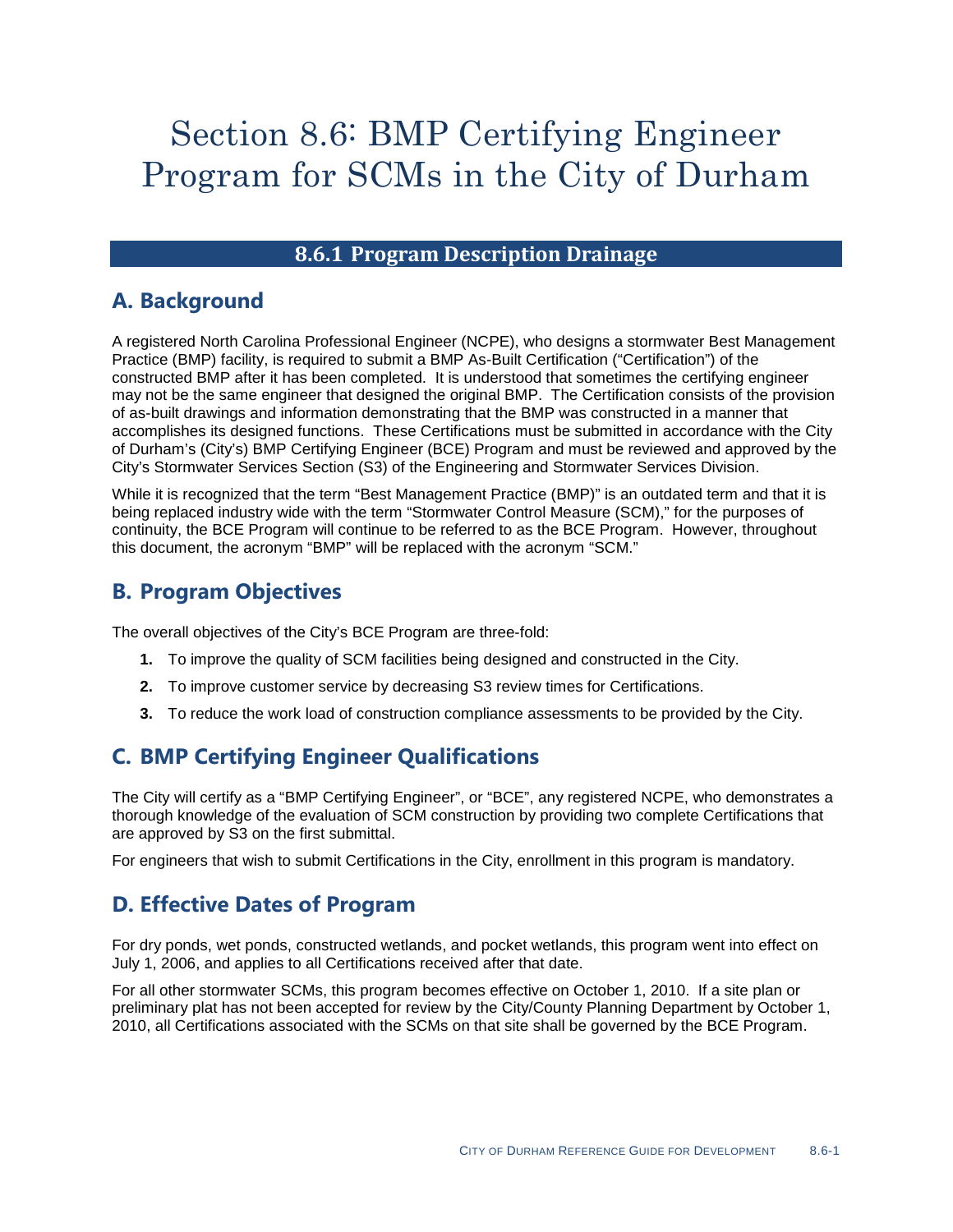### **E. Benefits to the Development Community**

Once an NCPE has completed the process to become a BCE and has been assigned a BCE number, that BCE is granted approval to submit Certifications in the City. The City may, at its discretion, approve a particular Certification based on a review of the documentation received without a field assessment. However, random field assessments will be performed from time to time. For example, the City may fieldassess three out of five Certifications from one BCE and one out of ten Certifications from another BCE. All BCEs should submit Certifications under the assumption that the City will perform a field assessment of the certified facility and will provide a comprehensive review of the Certification.

### **8.6.2 Certification Process**

### **A. Certification as a BCE**

To become a BCE, a registered NCPE will be provided four opportunities to submit two complete Certifications that are approved by S3 on the first submittal. One of the two Certifications shall be an SCM that includes a dam. NCPEs endeavoring to obtain certification as a BCE are urged to note the following submittal parameters:

- **1.** Each Certification shall be hand delivered, by scheduled appointment, to S3. A time block of at least four hours per Certification shall be allotted for the submittal meeting as each Certification will be reviewed and each SCM will be assessed in the field during that time. The submitting NCPE will review the Certification with S3 and will accompany S3 on a field assessment of each constructed SCM submitted for certification. As an aside, once an NCPE has been certified as a BCE, appointments with the City will not be required.
- **2.** The Certification of a level spreader, vegetated water quality swale, or proprietary SCM device shall not count as one of the two out of four required Certifications to be approved by S3 at first submittal.
- **3.** The submittal of an approved Certification of more than one SCM without a dam will not subtract from the four opportunities allotted for certification as a BCE; however, any Certifications, whether the SCM includes a dam or not, that are not approved by S3 on the first submittal will subtract from the four opportunities allotted for certification as a BCE.
- **4.** If the NCPE, after four first-submittal Certifications, is unable to achieve certification as a BCE, that individual will not be permitted to submit a Certification for at least six months from the date of the City's last Certification disapproval.

### **F. Acceptable Certifications**

An acceptable Certification shall be defined by the City as indicated below:

- **1.** The Certification must be complete. A complete Certification shall include the following documents in hard copy and electronic compact disc ("electronic CD") formats (Note all documents on the electronic CD must be in PDF format unless indicated otherwise below):
	- a. An executed "General Certification."
	- b. One (1) copy of the approved construction drawings for the SCM.
	- c. One (1) copy of the as-built drawings for the SCM with an executed General Certification on the drawings.
	- d. One (1) copy of the survey plot, including all spot shots, of the SCM.
	- e. One (1) copy of the drainage area map that delineates the drainage area to the SCM as presented in the construction drawings.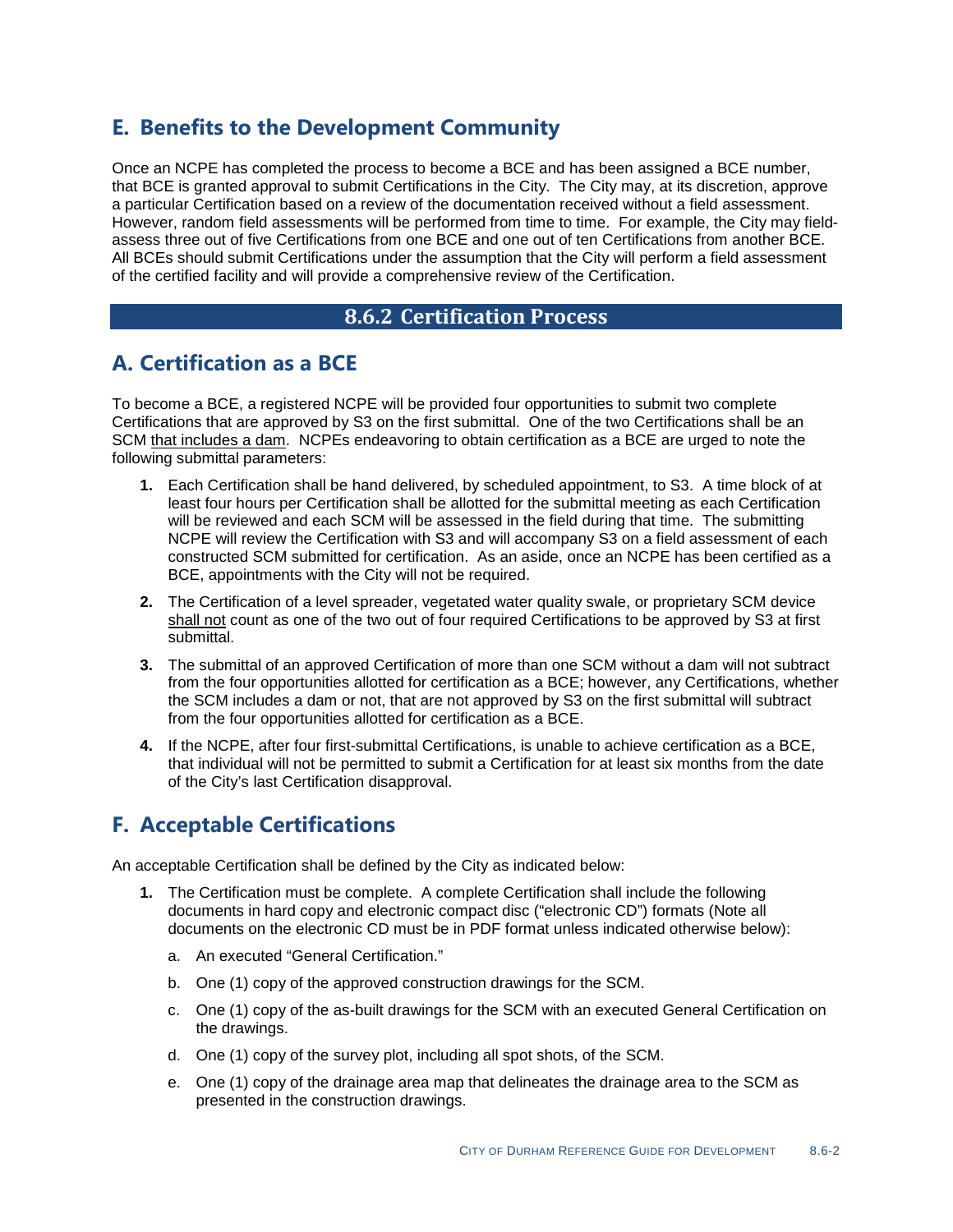- f. One (1) copy of the revised drainage area map that delineates the drainage area to the SCM based on as-built conditions.
- g. One (1) copy of the summary sheet for the facility as presented in the construction drawings.
- h. One (1) copy of the revised summary sheet for the SCM based on as-built conditions.
- i. An original completed copy of the signed and sealed General Certification Assessment Checklist ("Checklist") required by the City. A complete Checklist shall contain no NC (e.g., Non-Compliant) items. Note: If, while completing the Checklist, an NC item is noted at an SCM by the certifying engineer, a Certification for that SCM should not be submitted until the NC item has been brought into compliance. If a BCE awards a score of anything less than 15 and submits a Certification to the City anyway, the City will reject the entire Certification.
- j. Color digital photographs of the completed SCM, including the dam, emergency spillway, riser, outfall structure, outfall area, impoundment area, access way, etc. (electronic CD format: .jpeg or .tiff).
- k. One (1) copy of the landscape company's letter certifying the installation of the specific plants required at the SCM.
- l. One (1) copy of an Operations and Maintenance Manual for the SCM (electronic CD: Word format).
- m. One (1) copy of a cost accounting for the construction of the SCM (electronic CD: Excel format). Note: If the cost accounting results in an amount 10% or greater than the original construction estimate, an additional payment into the City's Stormwater Facility Replacement Fund will be required prior to Certification approval.
- n. An original signed and sealed Geotechnical Certification with all supporting geotechnical and materials testing documentation.
- o. An original signed and sealed Materials Certification, with all supporting documentation, for SCMs with filter media.
- **2.** An additional Checklist completed by the City during the field assessment that scores at least 14. When completing a Checklist, the following parameters shall govern:
	- a. If any item within a section is deemed NC, no points shall be awarded for that section.
	- b. The minimum passing score shall be 14 out of 15. If the City scores the SCM as less than 14, the Certification will be deemed not acceptable.

### **G. Disciplinary Actions for BCEs**

The following disciplinary actions will be taken against those BCEs that submit Certifications that do not comply with the requirements of the BCE Program:

- **1.** If the City field assesses a BCE-certified SCM and, in completing the Checklist, scores the SCM with a 13 or less (out of 15 possible points), the Certification will be disapproved, and the certifying engineer's BCE number will be suspended until the following has occurred:
	- a. The appropriate waiting period (see below) has elapsed; and
	- b. The engineer has satisfactorily repeated the process for certification as a BCE.
- **2.** Waiting Period: If a certified BCE submits a Certification that is disapproved by the City, that BCE's certification will be suspended, and the BCE will not be able to submit Certifications for six months for the first offense and one year for any succeeding offenses. The waiting period will always begin the date the City disapproves the Certification.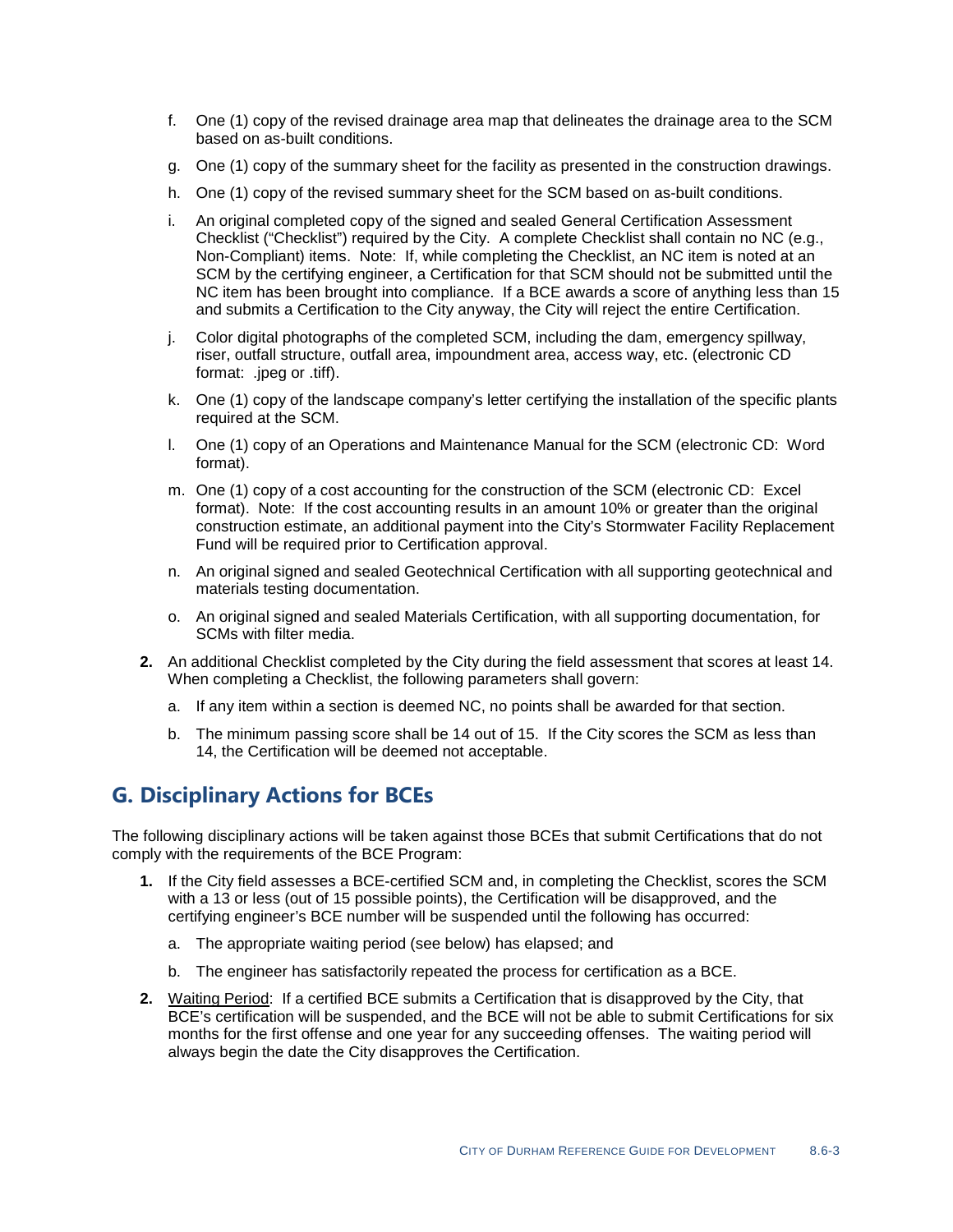#### **8.6.3 Certification Forms and Documents**

The following documents are required for each Certification:

- General As-Built and Construction Certification. This is required for all Certifications.
- Geotechnical Certification for Dams. This is required for all Certifications of SCMs that include a dam.
- Materials Certification for SCMs with filter media.
- General Certification Assessment Checklists for individual SCMs, as applicable:
	- o General Certification Assessment Checklist for Dry Ponds, Wet Ponds, Constructed Wetlands and Pocket Wetlands
	- o General Certification Assessment Checklist for Above Ground Sand Filters
	- o General Certification Assessment Checklist for Underground Sand Filters
	- o General Certification Assessment Checklist for Underground Detention Systems
	- o General Certification Assessment Checklist for Bioretention Areas
	- o General Certification Assessment Checklist for Level Spreader-Vegetated Filter Strip Systems
	- o General Certification Assessment Checklist for Vegetated Water Quality Swales
	- o General Certification Assessment Checklist for Green Roof Systems
	- o General Certification Assessment Checklist for Rainwater Harvesting Systems
	- o General Certification Assessment Checklist for Filterra® Units

The above documents are provided on the following pages. General Certification Assessment Checklists for SCMs not mentioned above will be developed on a case-by-case basis.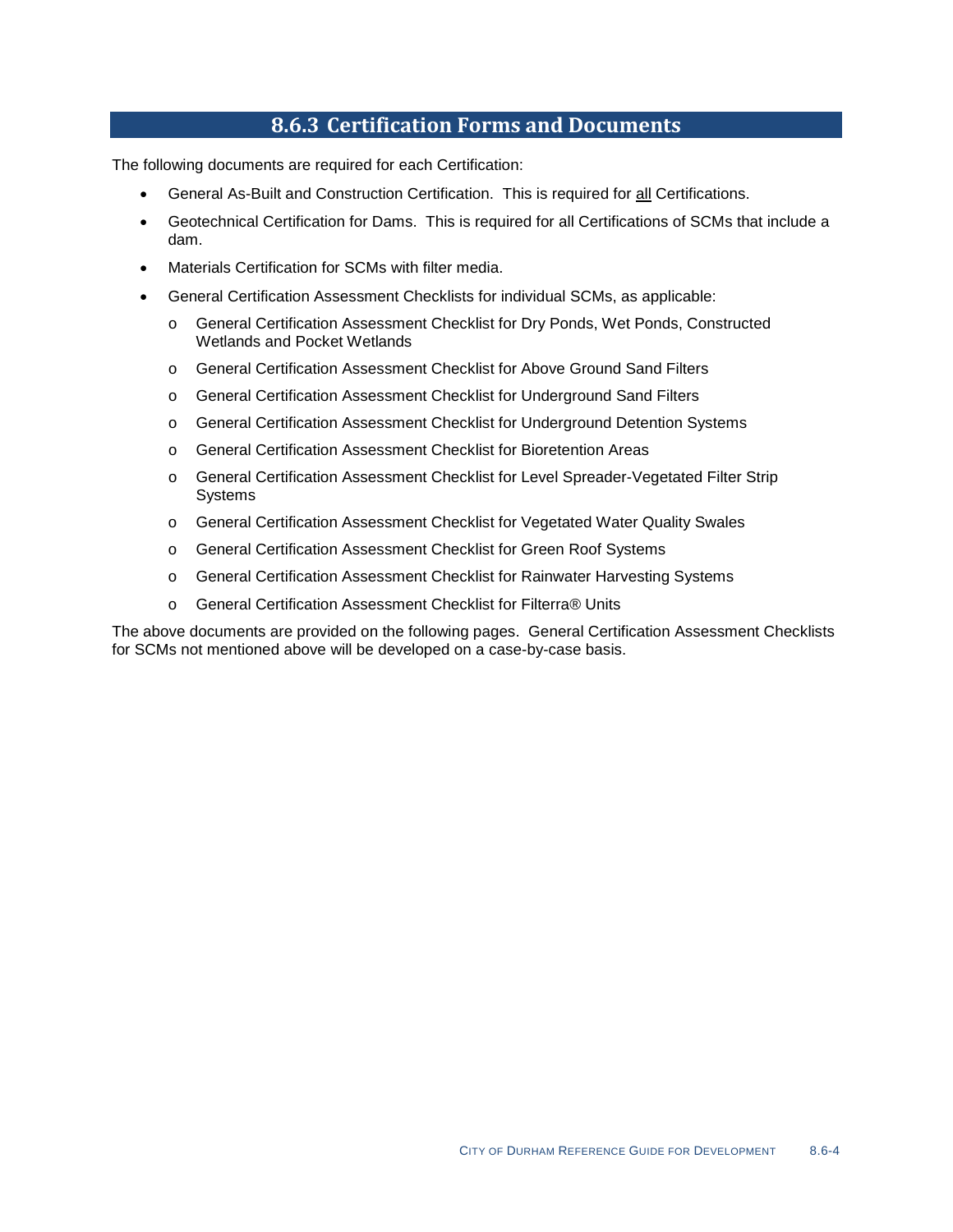### **General As-Built and Construction Certification**

| <b>SCM Facility Name</b> | Click here to enter text. |  |
|--------------------------|---------------------------|--|
|--------------------------|---------------------------|--|

Note: This certification statement must be executed by a registered North Carolina Professional Engineer with experience in the design and construction or operation of SCMs of a nature similar in scope to that certified to in this certification. Periodic observations of construction and a final assessment for design compliance by the certifying registered professional engineer will be required to complete this certification.

#### **CERTIFICATION STATEMENT**

**Based upon (1) my assessment of the constructed facility, (2) my review of the as-built survey data, (3) my review of the drainage area treated or managed by the facility, and (4) my analysis of the hydraulic performance of the constructed facility, I hereby certify that the (A) hydrologic and hydraulic, (B) geometric, (C) public safety, (D) facility access, (E) drainage area<sup>1</sup> , and (F) vegetative elements of the constructed facility are in compliance with the requirements of the facility as proscribed in the approved Construction Drawings, approved design documents, and/or any approved modifications, except as noted in red on the 'As-Built' drawings. Furthermore, I certify that the red-noted exceptions do not adversely affect the required performance or public safety aspects of the facility.**

Note 1: The drainage area treated by the facility must, at a minimum, be the area proposed for treatment in the approved construction drawings. In addition, a minimum of 85% of the drainage area to the facility must be adequately stabilized, and any remaining disturbed areas in the drainage area must have sufficient alternate controls in place to mitigate against the deposition of sediment in the facility. If these drainage area requirements are not met, the Certification will be disapproved.

The following supporting documents are included in hard copy and electronic CD formats (Note all documents on the electronic CD must be in PDF format unless indicated otherwise below):

- 1. An executed "General Certification."
- 2. One (1) copy of the approved construction drawings for the SCM.
- 3. One (1) copy of the as-built drawings for the SCM with an executed General Certification on the drawings.
- 4. One (1) copy of the survey plot, including all spot shots, of the SCM.
- 5. One (1) copy of the drainage area map that delineates the drainage area to the SCM as presented in the construction drawing design documents.
- 6. One (1) copy of the revised drainage area map that delineates the drainage area to the SCM based on as-built conditions.
- 7. One (1) copy of the summary sheet for the facility as presented in the construction drawing design documents.
- 8. One (1) copy of the revised summary sheet for the SCM based on as-built conditions.
- 9. An original completed copy of the signed and sealed General Certification Assessment Checklist ("Checklist") required by the City. A complete Checklist shall contain no NC (e.g., Non-Compliant) items. Note: If, while completing the Checklist, an NC item is noted at an SCM by the certifying engineer, a Certification for that SCM should not be submitted until the NC item has been brought into compliance. If a BCE awards a score of anything less than 15 and submits a Certification to the City anyway, the City will reject the entire Certification.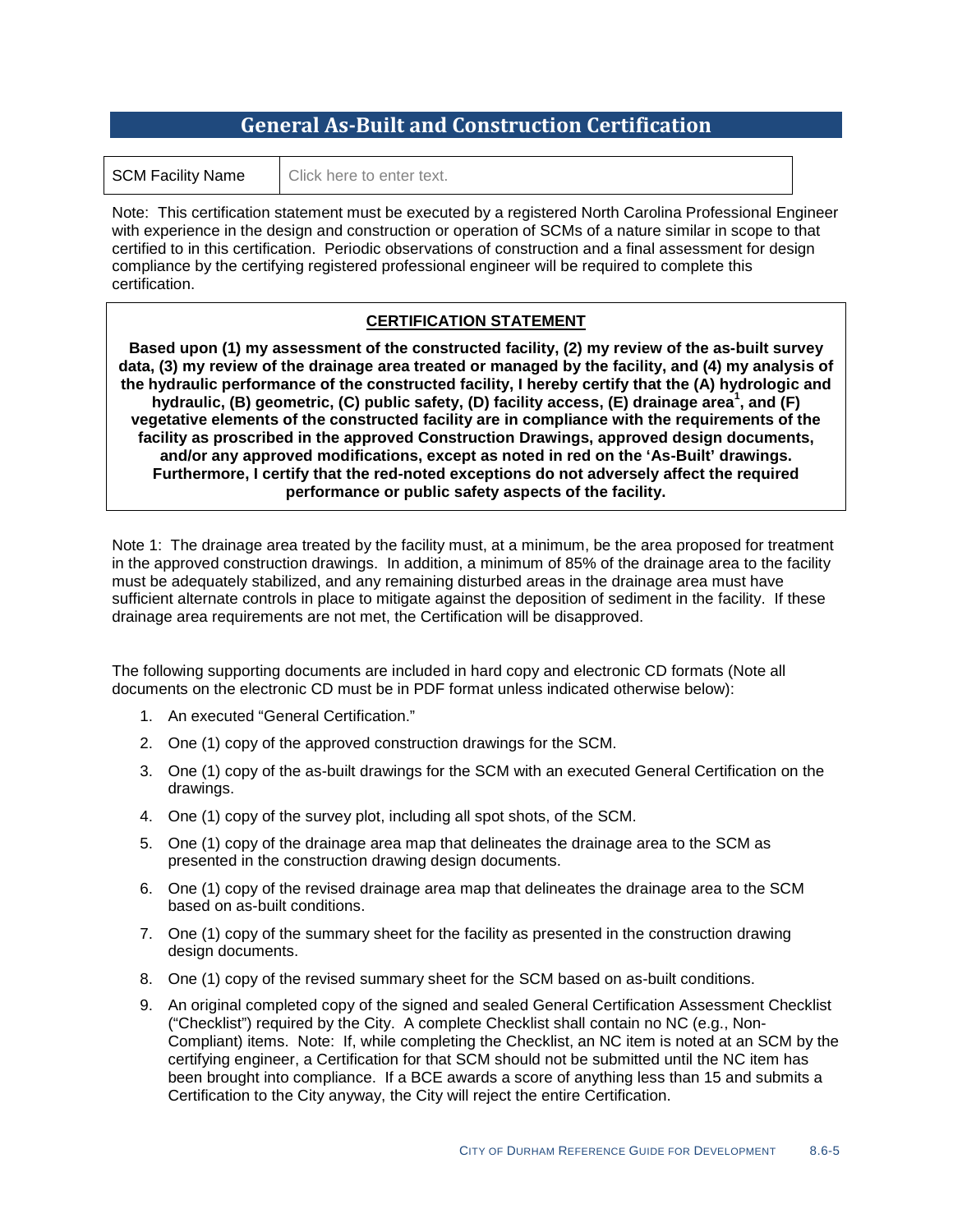- 10. Color digital photographs of the completed SCM, including the dam, emergency spillway, riser, outfall structure, outfall area, impoundment area, access way, etc. (electronic CD format: .jpeg or .tiff).
- 11. One (1) copy of the landscape company's letter certifying the installation of the specific plants required at the SCM.
- 12. One (1) copy of an Operations and Maintenance Manual for the SCM (electronic CD: Word format).
- 13. One (1) copy of a cost accounting for the construction of the SCM (electronic CD: Excel format). Note: If the cost accounting results in an amount 10% or greater than the original construction estimate, an additional payment into the City's Stormwater Facility Replacement Fund will be required prior to Certification approval.
- 14. An original signed and sealed Geotechnical Certification with all supporting geotechnical and materials testing documentation.
- 15. An original signed and sealed Materials Certification, with all supporting documentation, for SCMs with filter media.
- 16. A copy of the certifier's BCE Certificate.

| Name<br><b>. </b> |        | -<br>ww<br>_ |  |
|-------------------|--------|--------------|--|
|                   | ______ | .            |  |

BCE #: \_\_\_\_\_\_\_\_\_\_\_\_\_ NCPE Seal: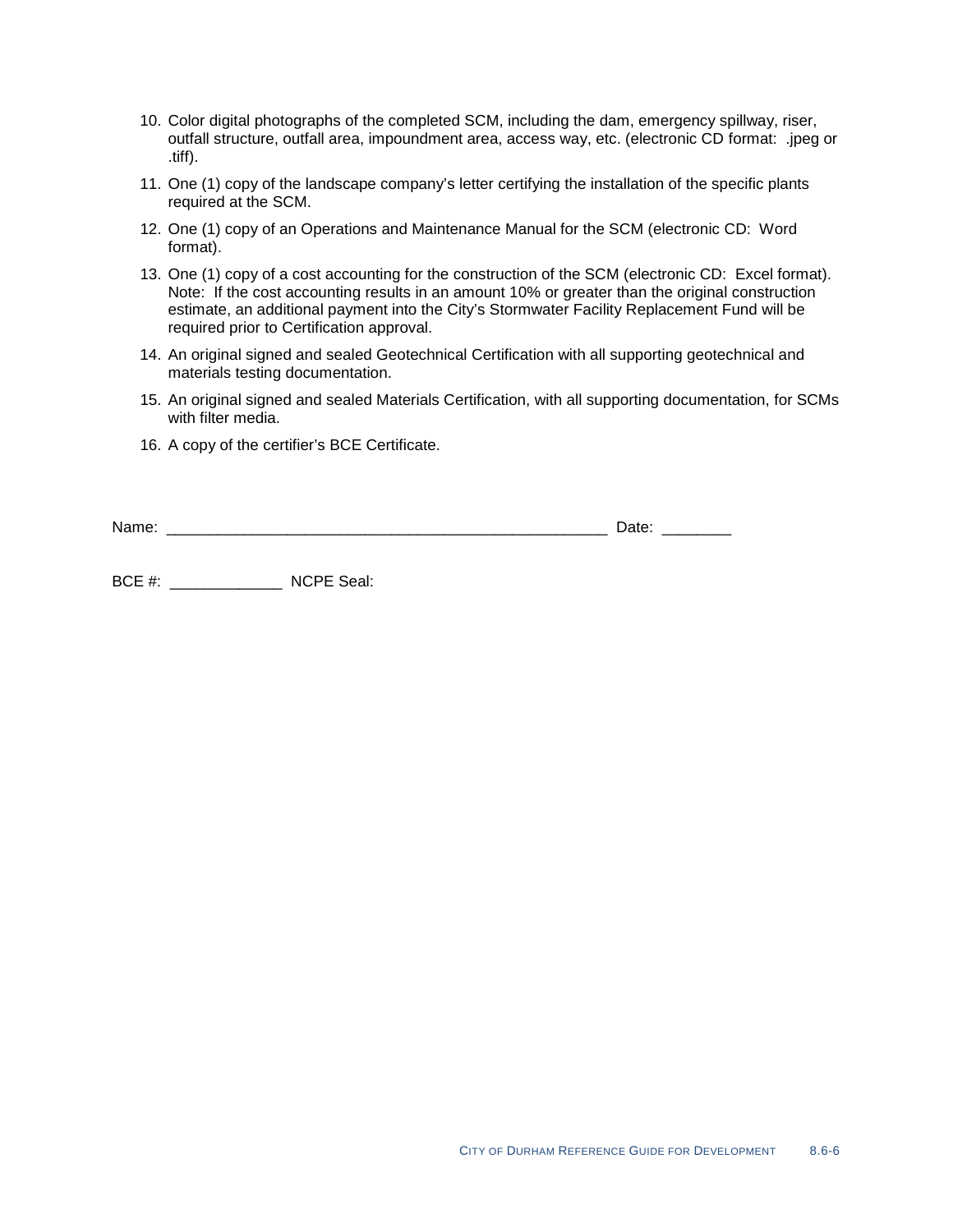### **Geotechnical Certification for Dams**

| SCM Facility Name | Click here to enter text. |
|-------------------|---------------------------|
| Dam Class         | Choose an item.           |

Note: This certification statement must be provided for all dams and must be executed by a registered North Carolina Professional Engineer (NCPE) with experience in the design and construction of small earth dams of a nature similar in scope to that certified to in this certification. For all dams, with the exception of Class C dams that serve a detention only function and that drain an area less than 25 acres and all Class D dams, this certification must be executed by a registered NCPE with geotechnical engineering expertise. Periodic observations of construction and a final assessment for design compliance by the certifying engineer will be required to complete this certification.

#### **CERTIFICATION STATEMENT**

**Based upon my observation and monitoring of the construction of the dam for this facility, I hereby certify that the constructed facility is in compliance with the geotechnical requirements of the facility, as proscribed in the approved Construction Drawings, approved design documents, and any approved modifications.**

The following supporting documents are included in hard copy and electronic CD formats (Note all documents on the CD must be in PDF format unless indicated otherwise below):

- 1. Copies of all dam embankment material composition and density testing paperwork, including a map that labels all points where the dam and dam foundation areas where tested. Note: Insufficient testing in the zones over and around the principal outlet works for the dam will render this certification invalid.
- 2. Copies of all concrete compressive strength testing paperwork for any cast-in-place concrete items associated with the construction of the dam.
- 3. One (1) copy of the purchase receipt for the principal spillway pipe. The purchase receipt should identify the ASTM specifications governing the manufacture of the pipe.
- 4. One (1) copy of the manufacturer's certification that any armoring, other than concrete, used to armor the emergency spillway was completed in accordance with the manufacturer's published specifications.
- 5. Colored digital photographs showing the dam foundation areas, the riser, the principal spillway pipe, the concrete cradle, the seepage diaphragm, relief drains, etc, as those items were being prepared and installed (electronic CD format: .jpeg or .tiff).
- 6. One (1) copy of the certifying engineer's resume that demonstrates required geotechnical engineering expertise.

| N2<br>_____ | _<br>___<br>______ |
|-------------|--------------------|
|-------------|--------------------|

NCPE Seal: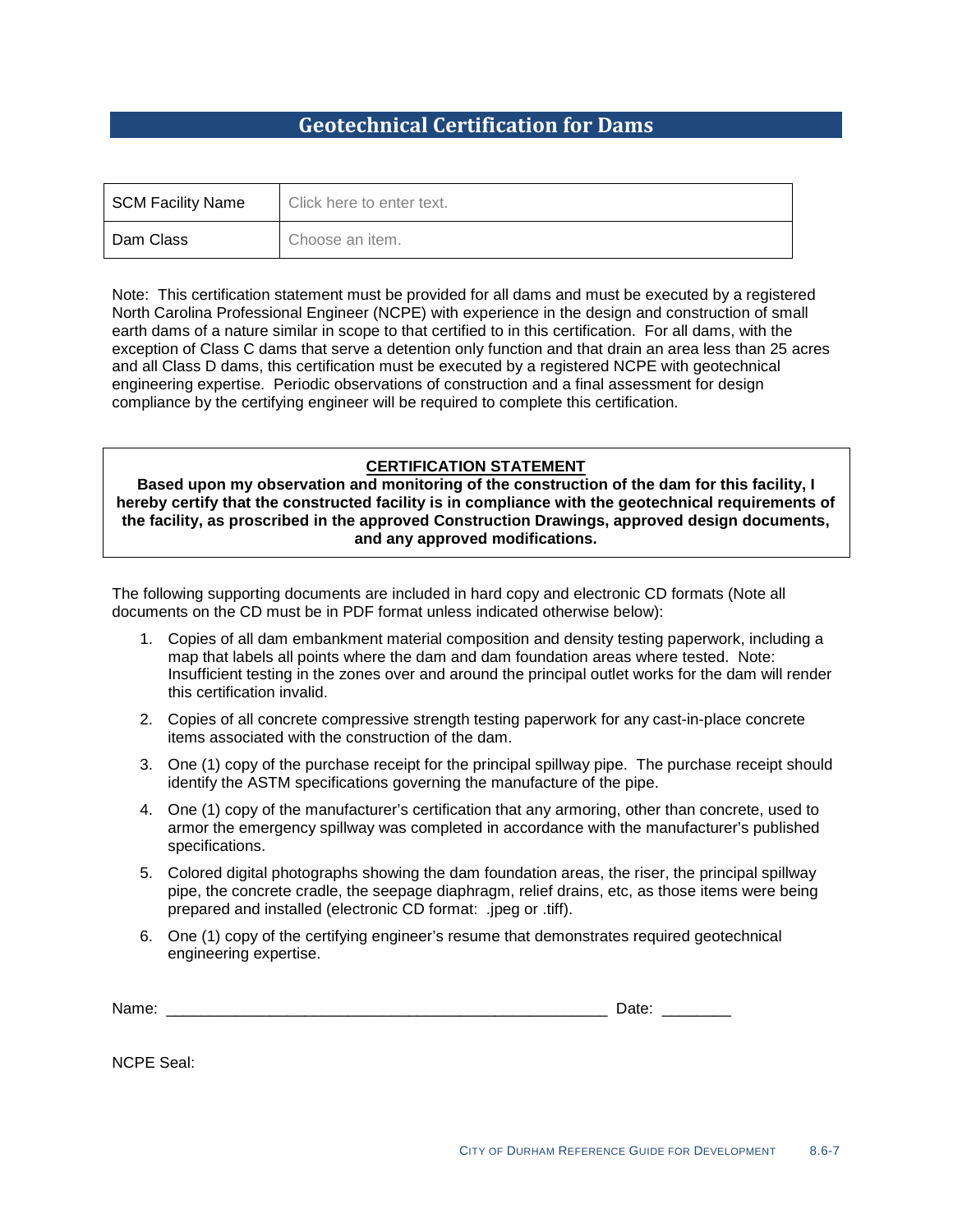### **Materials Certification for SCMs with Filter Media (except Filterras®)**

| <b>SCM Facility Name</b> | Click here to enter text. |  |
|--------------------------|---------------------------|--|
|--------------------------|---------------------------|--|

Note: This certification statement must be executed by a registered North Carolina Professional Engineer with experience in the design, use, identification, and materials testing of SCMs with filter media. Observation of the installation of the filter media used in this SCM will be required to complete this certification.

#### **CERTIFICATION STATEMENT**

**Based upon my observation and monitoring of the installation of the filter media used in this facility, and based on my testing of the media or my review of the media test results, I hereby certify that the filter media used in this constructed facility is in compliance with the filter media requirements of the facility, as proscribed in the approved Construction Drawings, approved design documents, and any approved modifications.**

The following supporting documents are included in hard copy and electronic CD formats (Note all documents on the electronic CD must be in PDF format unless indicated otherwise below):

- 1. A copy of the portion of the construction drawings that details, by section view, the filter media design proposed for this SCM.
- 2. A signed and sealed drawing of the installed filter media section view.
- 3. One (1) copy of the materials testing paperwork for the materials used in the filter media section.
- 4. One (1) copy of the purchase receipts for the materials used in the filter media section.
- 5. Color digital photographs that document the installation of the filter media, including the underdrain portion (and cleanouts) of the filter media section, used in this facility (electronic CD format: .jpeg or .tiff).

Name: \_\_\_\_\_\_\_\_\_\_\_\_\_\_\_\_\_\_\_\_\_\_\_\_\_\_\_\_\_\_\_\_\_\_\_\_\_\_\_\_\_\_\_\_\_\_\_\_\_\_\_ Date: \_\_\_\_\_\_\_\_

NCPE Seal: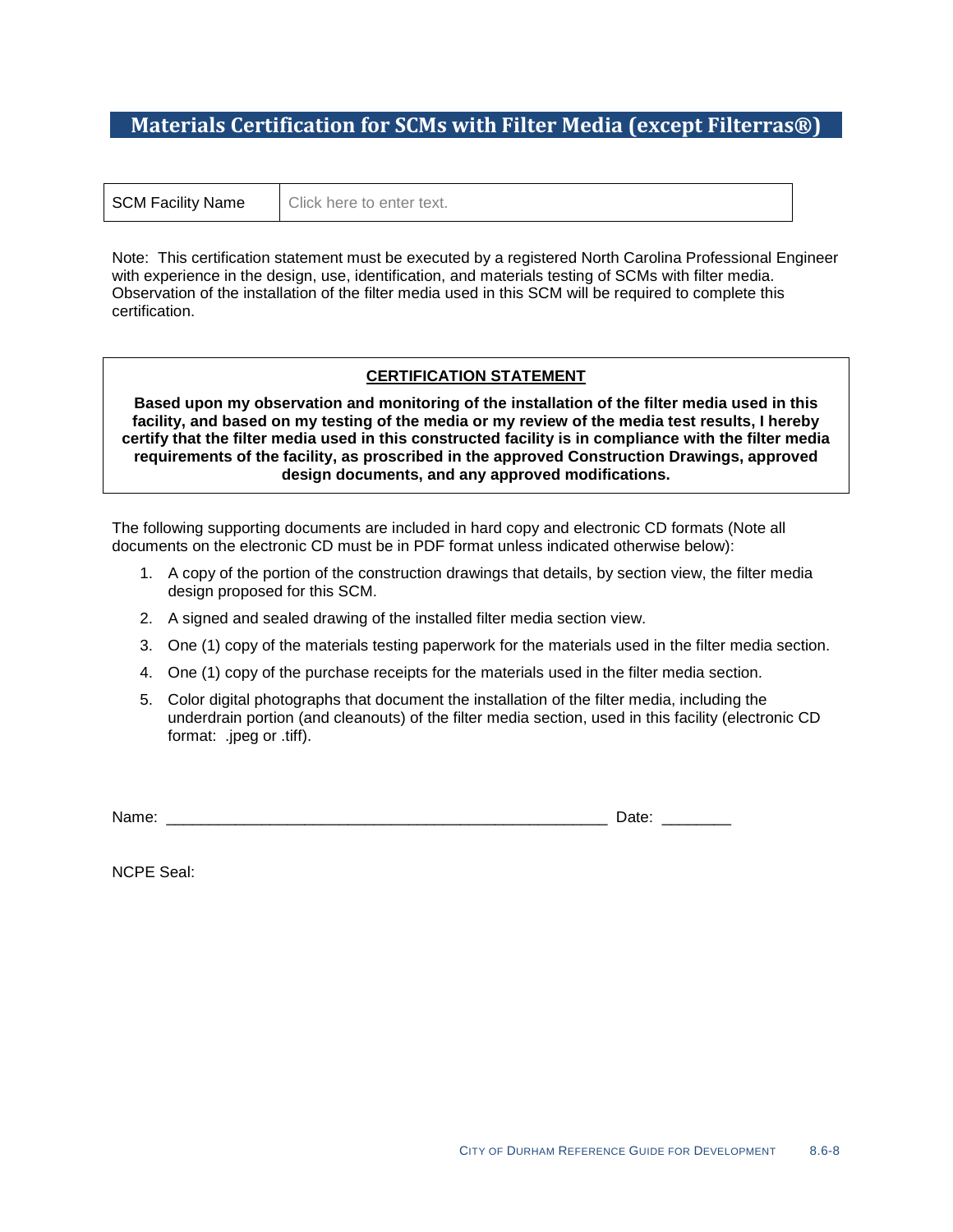*for*

### **Dry Ponds, Wet Ponds, Constructed Wetlands, and Pocket Wetlands**

| BCE #: ____________                                                              |  |
|----------------------------------------------------------------------------------|--|
|                                                                                  |  |
|                                                                                  |  |
| PIN/s of Parcel/s Where the Facility is Sited: _________________________________ |  |
| SCM and Access Easement Information:                                             |  |
|                                                                                  |  |
| Height of Dam: ___________                                                       |  |
| Class of Dam: Class of Dam:                                                      |  |
| Impoundment Volume (at Top of Dam): __________                                   |  |
|                                                                                  |  |

## **CHECKLIST**

- CDs:<br>NC: Approved Construction Drawings
- Non-compliant with the Approved CDs and/or City of Durham Requirements and Policies. Note: An "NC" should only be circled if the element in question is non-compliant.
- Y: Yes
- N: No<br>N/A: Not

Not Applicable. If an element is not applicable, please write "N/A" next to the element.

### **A. Open Space -- 1 Point**

• The SCM is located entirely on open space property (residential areas only). [Note: This restriction shall not apply to inlets and access ways.] shall not apply to inlets and access ways.] \_\_\_\_\_\_\_\_.

### **B. Easements -- 1 Point**

- The constructed SCM facility is located entirely in a recorded SCM easement \_\_\_\_\_\_\_. NC
- The constructed access way is located entirely in a 20-ft wide recorded access easement \_\_\_\_\_\_\_\_. NC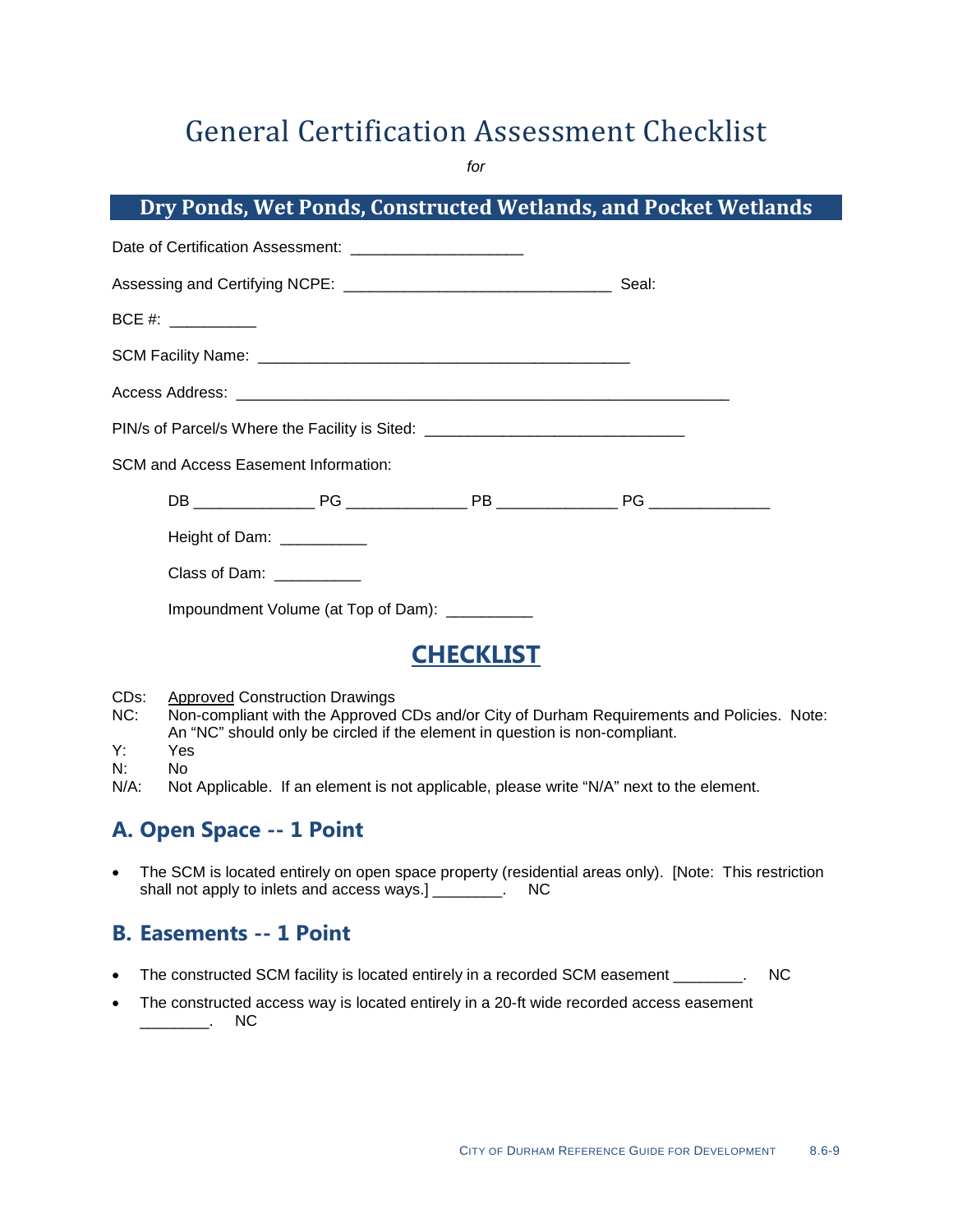### **C. Accessibility -- 1 Point**

- A drivable access way to the top of the dam has been provided from a road or parking lot  $\frac{1}{\sqrt{2}}$
- At its narrowest point, the access width is \_\_\_\_\_\_\_. NC
- At its steepest point, the centerline grade of the access is \_\_\_\_\_\_\_\_. NC
- At its steepest pitch, the pitch or cross-slope of the access is \_\_\_\_\_\_\_. NC
- Unless it has been surfaced with gravel, asphalt, concrete, etc., 85% of the access way has achieved a healthy stand of grass, and all remaining areas have been seeded and mulched \_\_\_\_\_\_\_. NC
- An access hatch (minimum  $3' \times 3'$ ) and steps down the inside of the riser have been provided  $\overline{\phantom{a}}$   $\overline{\phantom{a}}$   $\overline{\phantom{a}}$  NC.
- At least one side of the riser is accessible by foot during permanent pool conditions and direct access from dam embankment is provided . NC

### **D. Dam Embankment -- 3 Points**

- The narrowest top of dam width is The narrowest top of dam width is
- The steepest slope on the upstream face of the dam is The steepest slope on the upstream face of the dam is
- The steepest slope on the downstream face of the dam is THC
- Based on manual rod probings of the dam, particularly in the zones over and around the principal spillway pipe, the dam appears to have been well compacted \_\_\_\_\_\_\_\_\_\_. NC
- The dam and dam foundation, groin, toe, and abutment areas are completely free of trees, landscaping, and other woody growth Theory and  $\sim$  NC
- The dam has been fine graded and is free of ruts, erosion, etc. The dam has been fine graded and is free of ruts, erosion, etc.
- 85% of the dam embankment and dam foundation, groin, toe, and abutment areas have achieved a healthy stand of grass, and all areas that have not achieved a healthy stand of grass have been seeded and mulched. The dam is not overgrown and there is no undesirable vegetation  $\sim$
- No evidence of seepage was noted on the downstream face of the dam \_\_\_\_\_\_\_\_. NC

### **E. Emergency Spillway -- 2 Points**

- The narrowest width of the control section is The narrowest width of the control section is
- The side slopes of the control section are [Left] \_\_\_\_\_\_\_\_\_\_ and [Right] \_\_\_\_\_\_\_\_. NC
- The size, shape, and alignment of the exit channel are in accordance with the CDs  $\qquad \qquad \text{NC}$
- Armoring has been installed in accordance with the CDs \_\_\_\_\_\_\_\_. NC
- The spillway has been fine graded and is free of ruts, erosion, etc. The spillway has been fine graded and is free of ruts, erosion, etc.
- Excluding the hard-surfaced armored area, 85% of the spillway has achieved a healthy stand of grass, and all remaining areas have been seeded and mulched. The spillway is not overgrown and there is no undesirable vegetation \_\_\_\_\_\_\_\_. NC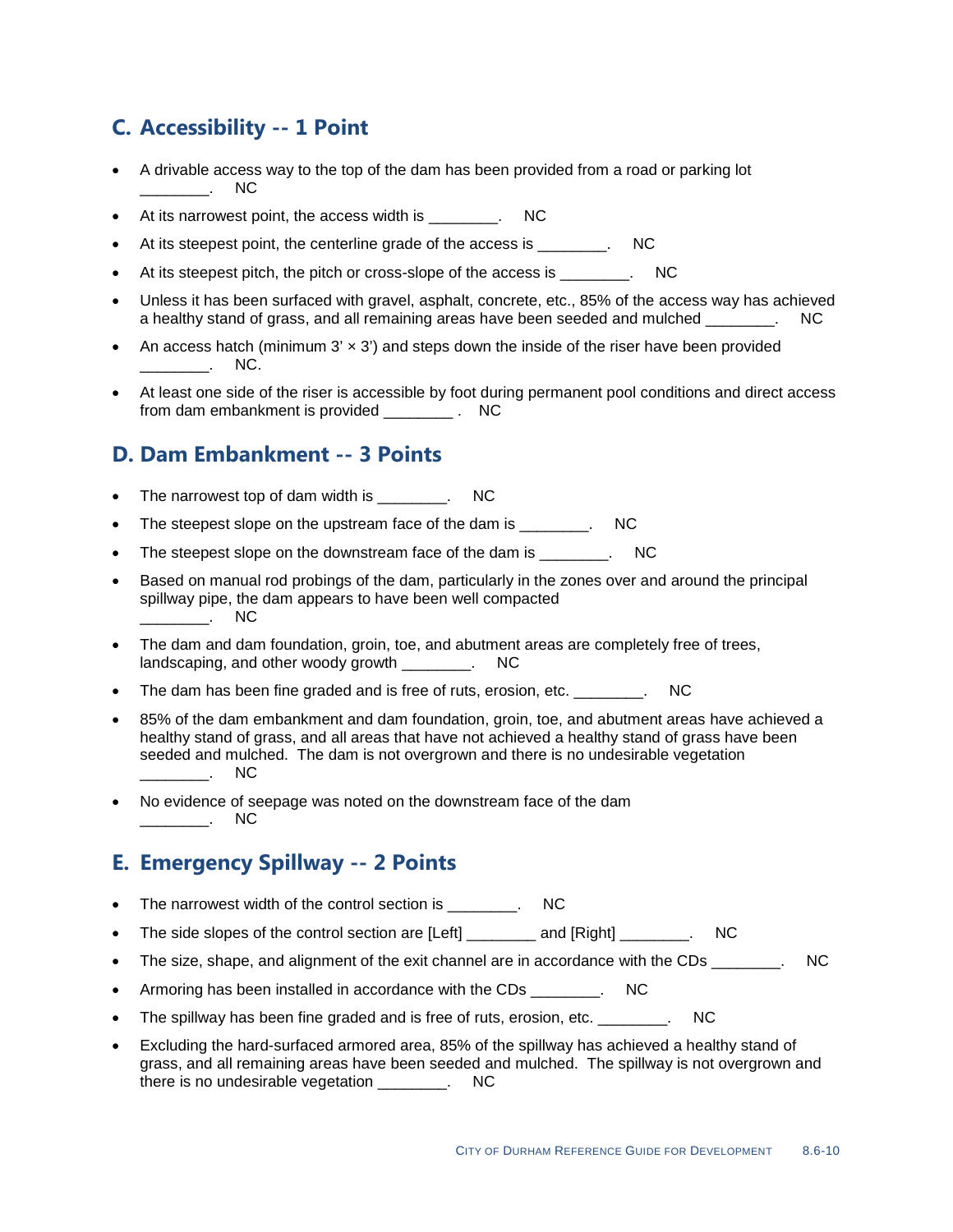### **F. Riser/Control Structure -- 2 Points**

- The riser/control structure is reinforced concrete \_\_\_\_\_\_\_\_. NC
- The diameter or opening dimensions of the riser is/are The diameter or opening dimensions of the riser is/are
- A top, peak-roofed trash rack has been provided and bolted down to the riser \_\_\_\_\_\_\_\_. NC
- An 8" plug valve with an accessible operating mechanism has been provided \_\_\_\_\_\_\_\_. NC
- A low-flow debris cage has been provided in accordance with the CDs \_\_\_\_\_\_\_\_. NC
- The riser structure and all appurtenant devices (plug valve, etc.) appear to be sound \_\_\_\_\_\_\_. NC
- For precast structures, the barrel sections were installed with gasketted joints, and adjacent riser barrel sections have been bolted together with steel strapping \_\_\_\_\_\_\_. NC
- All orifices, siphons, ports, and weirs were installed in accordance with the CDs  $\sim$
- The anti-floatation ballast has been provided in accordance with the CDs \_\_\_\_\_\_\_\_. NC
- A placed concrete invert to the invert out of the principal spillway pipe has been provided \_\_\_\_\_\_\_\_. NC
- The riser is free of debris or obstructions \_\_\_\_\_\_\_. NC

### **G. Principal Spillway Pipe -- 2 Points**

- The principal spillway pipe (PSP) is reinforced concrete \_\_\_\_\_\_\_. NC
- The diameter of the PSP is The diameter of the PSP is
- Based on a visual inspection, it appears that the joints of the PSP were "homed" reasonably well, and it appears that no joints are leaking \_\_\_\_\_\_\_\_. NC
- No piping (loss of soil) is evident around the PSP \_\_\_\_\_\_\_\_. NC

### **H. Outfall Structure -- 1 Point**

- The outfall structure is a concrete endwall (with wing walls if required) The outfall structure is a concrete endwall (with wing walls if required)
- Appropriate fall protection has been provided across the top of the structure \_\_\_\_\_\_\_. NC

### **I. Outfall Area -- 1 Point**

- A level spreader-vegetated filter strip system or a stilling basin (plunge pool) has been provided in accordance with the CDs \_\_\_\_\_\_\_\_. NC
- The outfall area appears stable, and all accumulated silt and debris has been removed \_\_\_\_\_\_\_\_. NC

### **J. Impoundment Area -- 1 Point**

• Riprap energy dissipaters and sediment forebays have been installed at the inlets in accordance with the CDs \_\_\_\_\_\_\_\_. NC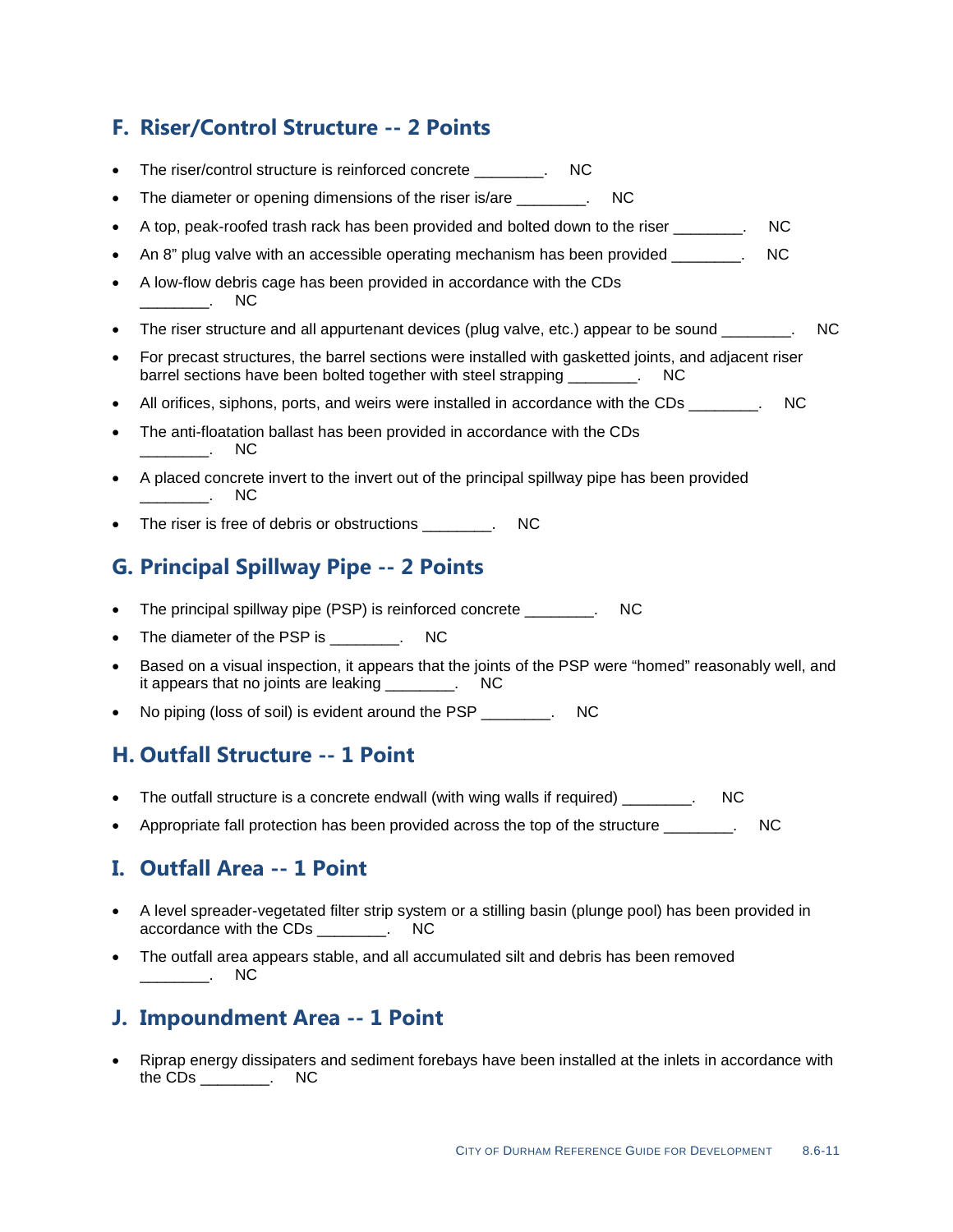- Forebay berm has been constructed with an armored spillway, and top of berm is no deeper than 3" below permanent pool entitled by NC
- The top of the forebay berm has been planted with trees, shrubs, and vegetation conducive to a wetland or wet meadow environment. Seeding has been done only as a supplement to the plantings \_\_\_\_\_\_\_\_. NC
- The narrowest width of the safety bench is \_\_\_\_\_\_\_\_. NC
- The positioning of the safety bench is in accordance with the CDs  $\cdot$  NC
- All accumulated sediment and other debris in the sediment basins, riprap energy dissipaters, forebay/s, and the pond floor has been removed \_\_\_\_\_\_\_\_. NC
- All inlet pipes have been installed with appropriate end treatments in accordance with the CDs  $\overline{\phantom{a}}$  . NC
- 85% of the wetland/wet meadow plantings proposed for the pond floor and aquatic shelf are thriving \_\_\_\_\_\_\_\_. NC
- The landscaping proposed for the riparian buffer surrounding the pond has been planted  $\blacksquare$ . NC
- The pond has a minimum length:width ratio of 1.5:1 (wet ponds, wetlands, and extended detention dry ponds) \_\_\_\_\_\_\_\_. NC

#### **BCE's Score: \_\_\_\_\_\_\_\_\_\_**

**City of Durham's Score: \_\_\_\_\_\_\_\_\_\_**

- (1) A passing score shall be 14 out of 15;
- (2) If any item within a section is deemed NC, no points shall be awarded for that section;
- (3) If a BCE awards a score of anything less than 15 and submits an as-built and construction certification to the City anyway, the City will reject the entire submittal.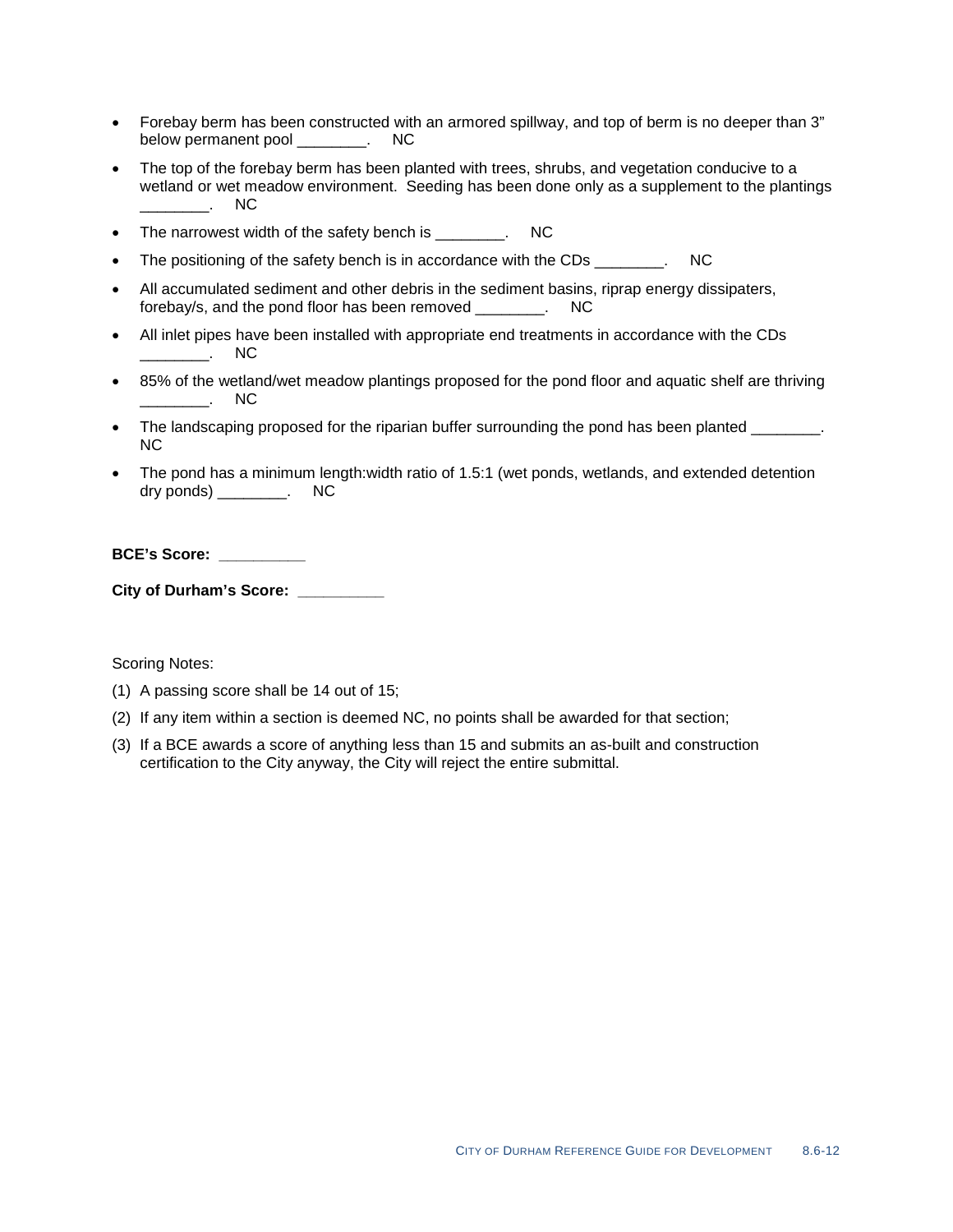*for*

| <b>Open, Vegetated, Sand Filters</b>        |                                                             |                                                                                  |  |
|---------------------------------------------|-------------------------------------------------------------|----------------------------------------------------------------------------------|--|
|                                             | Date of Certification Assessment: _________________________ |                                                                                  |  |
|                                             |                                                             |                                                                                  |  |
| BCE #: ____________                         |                                                             |                                                                                  |  |
|                                             |                                                             |                                                                                  |  |
|                                             |                                                             |                                                                                  |  |
|                                             |                                                             | PIN/s of Parcel/s Where the Facility is Sited: _________________________________ |  |
| <b>SCM and Access Easement Information:</b> |                                                             |                                                                                  |  |
|                                             |                                                             |                                                                                  |  |

# **CHECKLIST**

CDs:<br>NC: Approved Construction Drawings

- Non-compliant with the Approved CDs and/or City of Durham Requirements and Policies. Note: An "NC" should only be circled if the element in question is non-compliant.
- Y: Yes
- N: No<br>N/A: Not
- Not Applicable. If an element is not applicable, please write "N/A" next to the element.

### **A. Drainage Area – 2 Points**

- The drainage area to the facility is less than 5 acres and is, characteristically, 90% impervious or greater \_\_\_\_\_\_\_\_\_\_\_. NC
- The drainage area to the facility is completely stabilized, and no excess sediment is discharging into the sediment chamber or sand filter The Sediment chamber or sand filter Theory

### **B. Easements and Accessibility -- 1 Point**

- The constructed SCM facility is located entirely in a recorded SCM easement \_\_\_\_\_\_\_\_. NC
- The constructed access way is located entirely in a 20-ft wide recorded access easement  $\overline{\phantom{a}}$  . NC
- Unobstructed maintenance vehicle access from a nearby public or private right-of-way (i.e., road, parking lot, etc.) has been provided to the control structure and all inlets \_\_\_\_\_\_\_\_. NC
- At its narrowest point, the access width is \_\_\_\_\_\_\_\_. NC
- At its steepest point, the centerline grade of the access is Theorem 2011.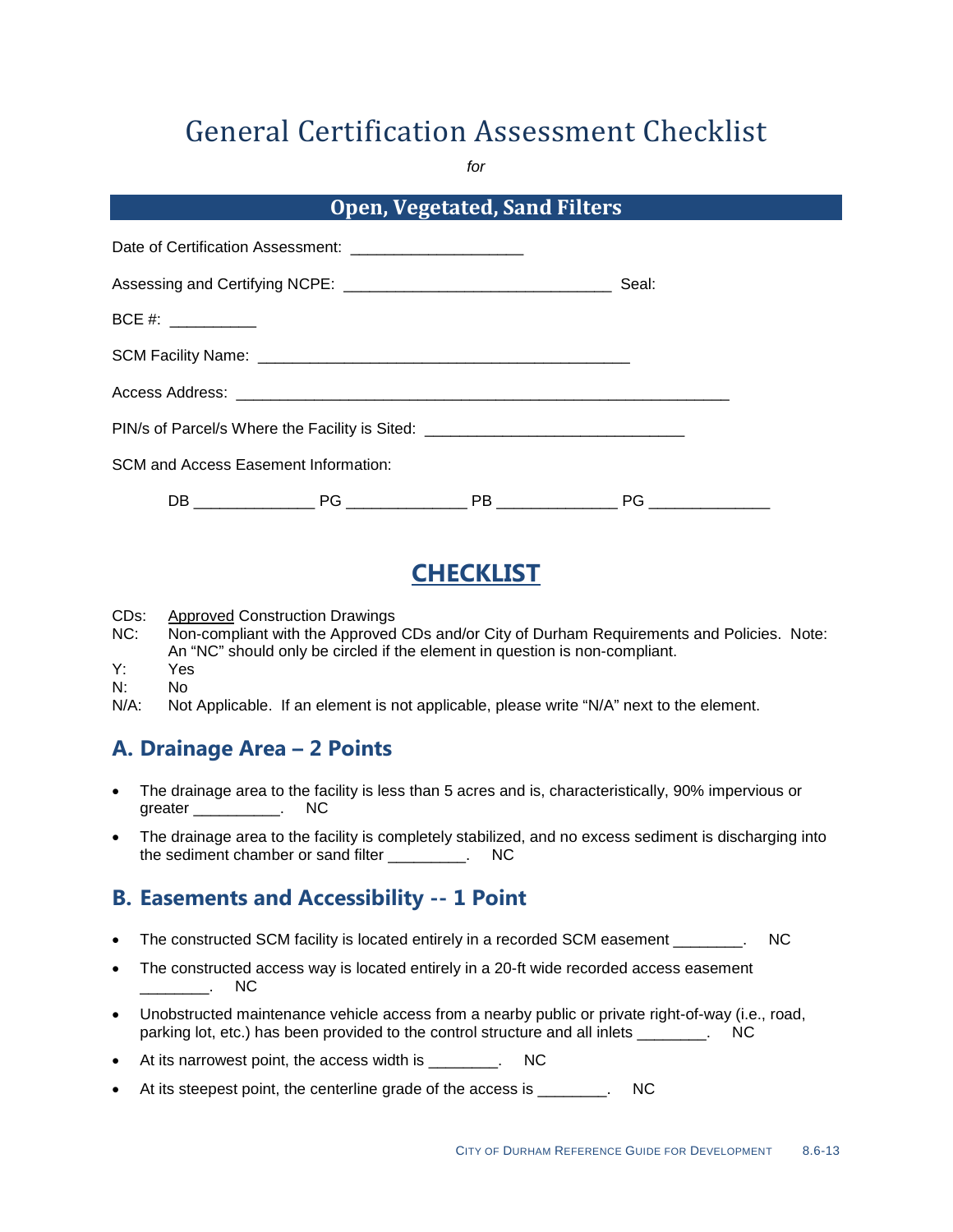- At its steepest pitch, the pitch or cross-slope of the access is \_\_\_\_\_\_\_\_. NC
- Unless it has been surfaced with gravel, asphalt, concrete, etc., 85% of the access way has achieved a healthy stand of grass, and all remaining areas have been seeded and mulched  $\qquad \qquad$  . NC
- An access hatch and steps down the inside of the riser/control structure have been provided in accordance with the CDs \_\_\_\_\_\_\_\_\_. NC

### **C. Dam Embankment -- 2 Points**

- The narrowest top of dam width is The narrowest top of dam width is
- The steepest slope on the upstream face of the dam is The steepest slope on the upstream face of the dam is
- The steepest slope on the downstream face of the dam is \_\_\_\_\_\_\_\_. NC
- Based on manual rod probings of the dam, particularly in the zones over and around the principal spillway pipe, the dam appears to have been well compacted  $\qquad \qquad \qquad \text{NC}$
- The dam and dam foundation, groin, toe, and abutment areas are completely free of trees, landscaping, and other woody growth Theorem and  $\sim$  NC
- The dam has been fine graded and is free of ruts, erosion, etc. \_\_\_\_\_\_\_\_. NC
- 85% of the dam embankment and dam foundation, groin, toe, and abutment areas have achieved a healthy stand of grass, and all areas that have not achieved a healthy stand of grass have been seeded and mulched. The dam is not overgrown and there is no undesirable vegetation  $\overline{\phantom{a}}$  . NC
- No evidence of seepage was noted on the downstream face of the dam  $\qquad \qquad$ .

### **D. Emergency Spillway -- 1 Points**

- The narrowest width of the control section is The narrowest width of the control section is
- The side slopes of the control structure are [Left] and [Right]  $\blacksquare$
- The size, shape, and alignment of the exit channel are in accordance with the CDs  $\qquad \qquad$  NC
- Armoring has been installed in accordance with the CDs Theorem 2012.
- The spillway has been fine graded and is free of ruts, erosion, etc. \_\_\_\_\_\_\_\_. NC
- Excluding the hard-surfaced armored area, 85% of the spillway has achieved a healthy stand of grass, and all remaining areas have been seeded and mulched. The spillway is not overgrown and there is no undesirable vegetation \_\_\_\_\_\_\_\_. NC

### **E. Riser/Control Structure and Principal Spillway Pipe -- 2 Points**

- The riser/control structure is reinforced concrete The riser/control structure is reinforced concrete
- The diameter or opening dimensions of the riser is/are \_\_\_\_\_\_\_\_. NC
- A top, peak-roofed trash rack has been provided and bolted down to the riser  $\blacksquare$ . NC
- The riser structure and all appurtenant devices appear to be sound \_\_\_\_\_\_\_. NC
- The riser is free of debris or obstructions \_\_\_\_\_\_\_\_. NC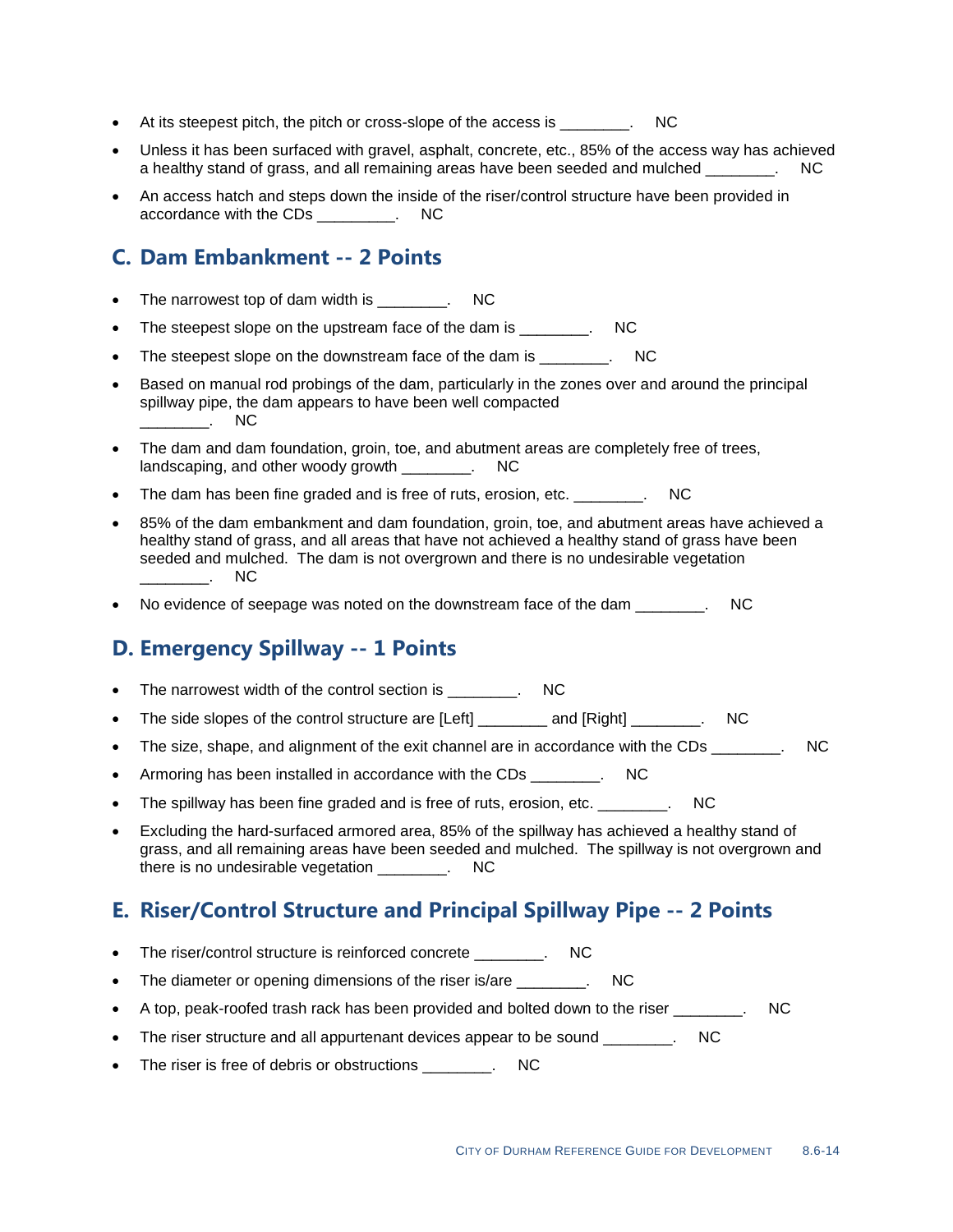- For precast structures, the barrel sections were installed with gasketted joints, and adjacent riser barrel sections have been bolted together with steel strapping \_\_\_\_\_\_\_\_. NC
- All orifices, siphons, ports, and weirs were installed in accordance with the CDs  $\qquad \qquad$  NC
- The anti-floatation ballast has been provided in accordance with the CDs  $\overline{\phantom{a}}$  . NC
- A placed concrete invert to the invert out of the principal spillway pipe (PSP) has been provided \_\_\_\_\_\_\_\_. NC
- The PSP is reinforced concrete \_\_\_\_\_\_\_\_. NC
- The diameter of the PSP is \_\_\_\_\_\_\_\_. NC
- Based on a visual inspection, it appears that the joints of the PSP were "homed" reasonably well, and it appears that no joints are leaking Theory and NC

### **F. Sediment Chamber (Forebay) -- 2 Points**

- The sediment chamber minimum size has been installed in accordance with the CDs \_\_\_\_\_\_\_\_. NC
- A minimum depth of 3 feet (in the deepest portion) has been provided in the sediment chamber  $\blacksquare$ . NC
- The top of the forebay berm has been installed level, and 100% of the berm has either achieved a healthy stand of turf grass or been armored in accordance with the CDs \_\_\_\_\_\_\_. NC
- All accumulated sediment and other debris in the sediment chamber have been removed \_\_\_\_\_\_\_. NC
- All inlet pipes have been installed with appropriate end treatments in accordance with the approved CDs \_\_\_\_\_\_\_\_. NC

### **G. Sand Chamber -- 4 Points**

- The sand chamber minimum size has been installed in accordance with the approved CDs \_\_\_\_\_\_\_. NC
- The sand chamber has been constructed such that the maximum head above the sand layer is in accordance with the approved CDs \_\_\_\_\_\_\_\_. NC
- The required filter media mix, including the minimum mix depth, has been installed in accordance with the approved CDs, and there is no sediment in the sand filter media \_\_\_\_\_\_\_\_. NC
- The underdrain system has been installed in accordance with the approved CDs The underdrain system has been installed in accordance with the approved CDs
- All side slopes leading to the sand chamber are no steeper than 3:1 \_\_\_\_\_\_\_\_. NC
- Any flow splitters or bypass systems have been constructed in accordance with the approved CDs  $\qquad \qquad \qquad$  NC
- Even flow distribution into the sand chamber has been provided in accordance with the CDs and is not creating scour in the sand chamber \_\_\_\_\_\_\_\_. NC
- The bottom of the lowest part of the underdrain system is located at least two feet above the seasonal high water table \_\_\_\_\_\_\_\_. NC
- 85% of the plantings specified in the approved CDs are thriving \_\_\_\_\_\_\_\_. NC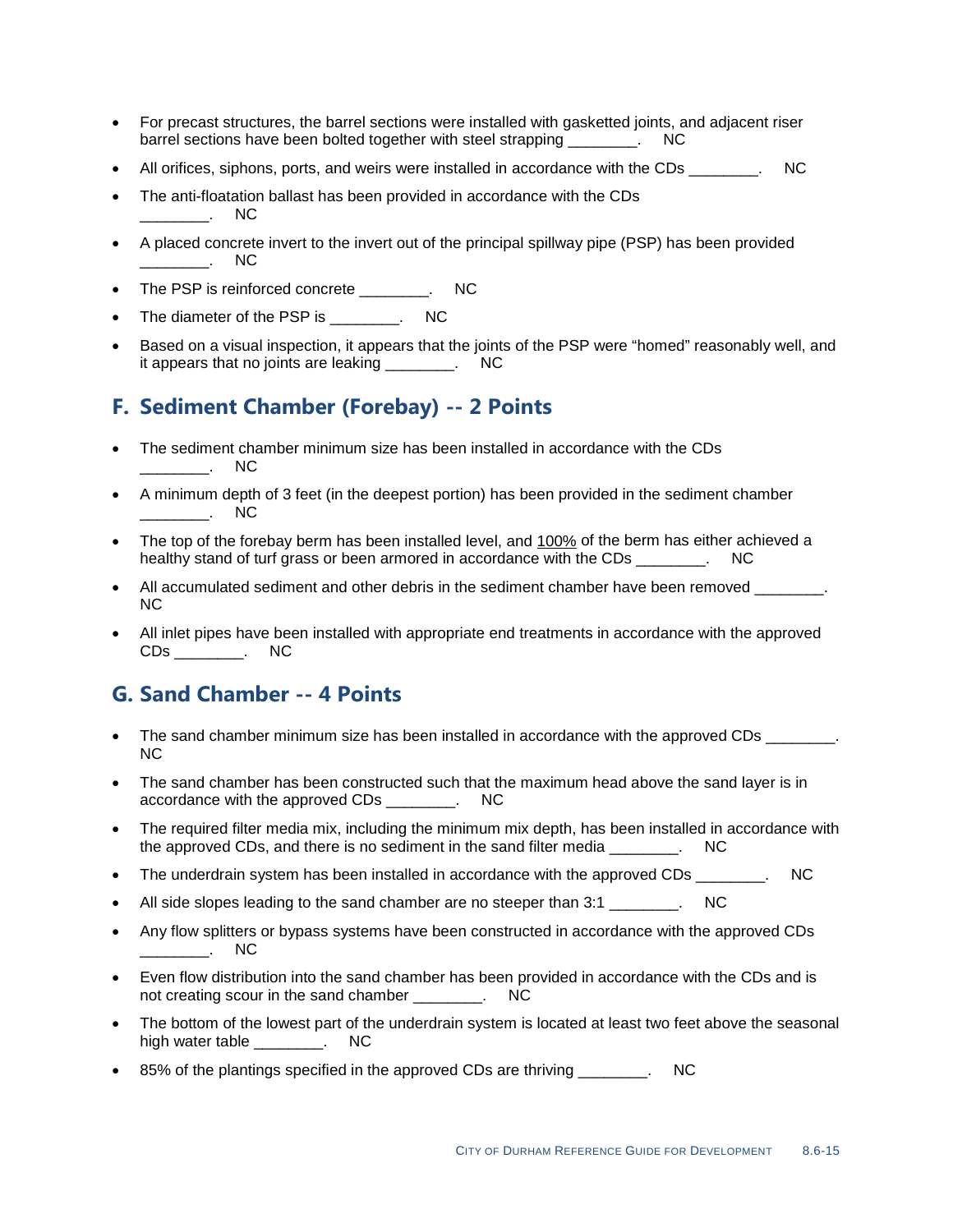• The filter has been **observed** by the certifying engineer to drawdown the runoff from the first inch of rainfall in a manner consistent with that specified in the approved CDs Theory CDC

## **H. Outfall Structure and Outfall Area -- 1 Points**

- The control structure has been installed in accordance with the CDs \_\_\_\_\_\_\_. NC
- The outfall structure is a concrete endwall (with wingwalls if required) \_\_\_\_\_\_\_. NC
- Appropriate fall protection has been provided across the top of the structure \_\_\_\_\_\_\_\_. NC
- A stilling basin (plunge pool) has been provided in accordance with the CDs  $\cdot$  NC
- The outfall area appears stable, and all accumulated silt and debris has been removed \_\_\_\_\_\_\_\_. NC

**BCE's Score: \_\_\_\_\_\_\_\_\_\_**

**City of Durham's Score: \_\_\_\_\_\_\_\_\_\_**

- (1) A passing score shall be 14 out of 15;
- (2) If any item within a section is deemed NC, no points shall be awarded for that section;
- (3) If a BCE awards a score of anything less than 15 and submits an as-built and construction certification to the City anyway, the City will reject the entire submittal.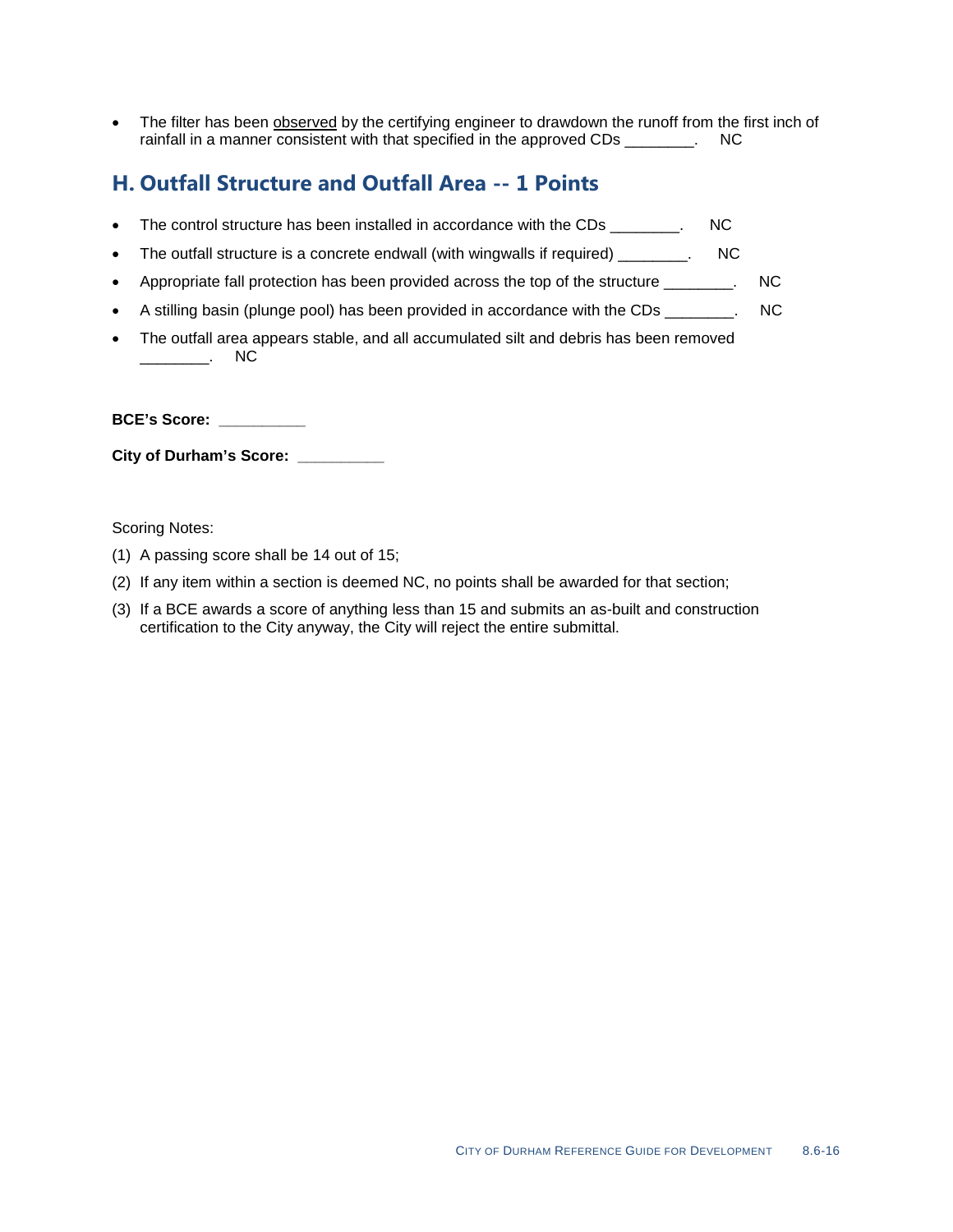*for*

|                                             | <b>Closed Sand Filters</b>                                                       |                    |  |
|---------------------------------------------|----------------------------------------------------------------------------------|--------------------|--|
|                                             |                                                                                  |                    |  |
|                                             |                                                                                  | Seal:              |  |
| $BCE #: ____________$                       |                                                                                  |                    |  |
|                                             |                                                                                  |                    |  |
|                                             |                                                                                  |                    |  |
|                                             | PIN/s of Parcel/s Where the Facility is Sited: _________________________________ |                    |  |
| <b>SCM and Access Easement Information:</b> |                                                                                  |                    |  |
|                                             | PB ________________                                                              | PG _______________ |  |

# **CHECKLIST**

- CDs: Approved Construction Drawings
- NC: Non-compliant with the Approved CDs and/or City of Durham Requirements and Policies. Note: An "NC" should only be circled if the element in question is non-compliant.
- Y: Yes
- N: No<br>N/A: Not
- Not Applicable. If an element is not applicable, please write "N/A" next to the element.

### **A. Drainage Area -- 2 Points**

- The drainage area to the facility is less than 5 acres and is, characteristically, 90% impervious or greater \_\_\_\_\_\_\_\_. NC
- The drainage area to the facility is completely stabilized, and no excess sediment is discharging into the sediment chamber or sand filter \_\_\_\_\_\_\_\_. NC

### **B. Easements and Accessibility -- 2 Points**

- The constructed SCM facility is located entirely in a recorded SCM easement \_\_\_\_\_\_\_\_. NC
- The constructed access way is located entirely in a 20-ft wide recorded access easement  $\overline{\phantom{a}}$  . NC
- Unobstructed maintenance vehicle access from a nearby public or private right-of-way (i.e., road, parking lot, etc.) has been provided to the control structure and all inlets \_\_\_\_\_\_\_\_. NC
- At its narrowest point, the access width is \_\_\_\_\_\_\_\_. NC
- At its steepest point, the centerline grade of the access is Theorem 2011.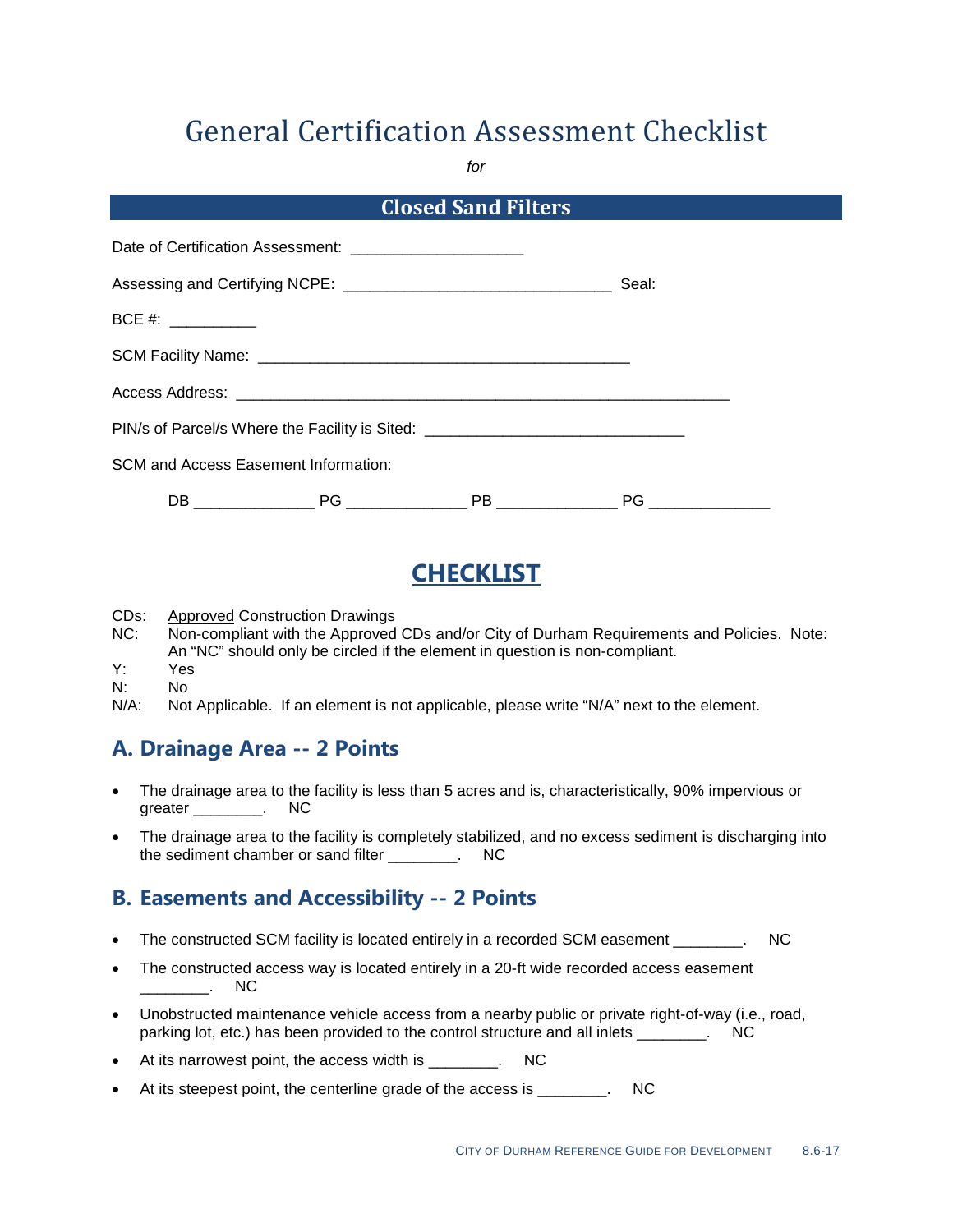- At its steepest pitch, the pitch or cross-slope of the access is \_\_\_\_\_\_\_\_. NC
- Unless it has been surfaced with gravel, asphalt, concrete, etc., 85% of the access way has achieved a healthy stand of grass, and all remaining areas have been seeded and mulched  $\qquad \qquad$ .
- Access into the control structure and the sediment and sand chambers has been provided in accordance with the CDs \_\_\_\_\_\_\_\_\_. NC

### **C. Control Structure and Principal Spillway Pipe -- 2 Points**

- The control structure is reinforced concrete The control structure is reinforced concrete
- The dimensions of the structure are \_\_\_\_\_\_\_\_. NC
- The structure and all appurtenant devices appear to be sound example and all appurtenant devices appear to be sound
- The structure is free of debris or obstructions The structure is free of debris or obstructions
- The foundational support for, and the backfill around, the structure have been placed in accordance with the CDs \_\_\_\_\_\_\_\_. NC
- All orifices, siphons, ports, and weirs were installed in accordance with the CDs  $\qquad \qquad$  NC
- The PSP is reinforced concrete \_\_\_\_\_\_\_\_. NC
- The diameter of the PSP is The diameter of the PSP is
- Based on a visual inspection, it appears that the joints of the PSP were "homed" reasonably well, and it appears that no joints are leaking Theory and NC

### **D. Sediment Chamber -- 3 Points**

- The sediment chamber minimum size has been installed in accordance with the CDs \_\_\_\_\_\_\_\_. NC
- A minimum depth of 3 feet has been provided in the sediment chamber  $\overline{\phantom{a}}$  . NC
- The ports and weirs that drain the sediment chamber into the sand chamber have been installed in accordance with the CDs \_\_\_\_\_\_\_\_. NC
- Any flow splitters or bypass systems have been constructed in accordance with the approved CDs  $\blacksquare$
- The foundational support for, and the backfill around, the structure have been placed in accordance with the CDs [15] NC
- All accumulated sediment and other debris in the sediment chamber have been removed \_\_\_\_\_\_\_\_. NC

### **E. Sand Chamber -- 5 Points**

- The sand chamber minimum size has been installed in accordance with the approved CDs  $\overline{\phantom{a}}$  NC
- The sand chamber has been constructed such that the maximum head above the sand layer is in accordance with the approved CDs \_\_\_\_\_\_\_\_. NC
- The foundational support for, and the backfill around, the structure have been placed in accordance with the CDs \_\_\_\_\_\_\_\_. NC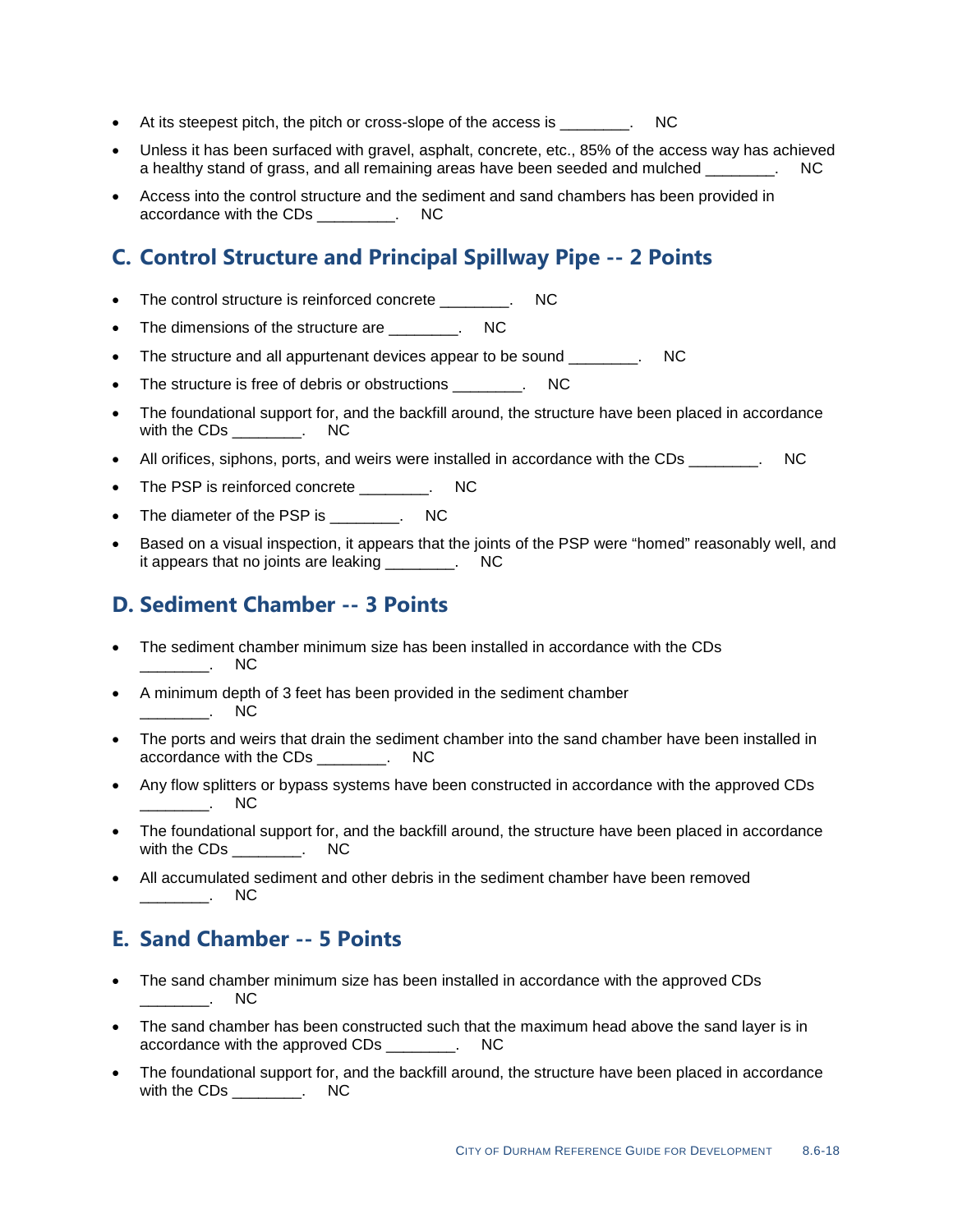- The required filter media mix, including the minimum mix depth, has been installed in accordance with the approved CDs, and there is no sediment in the sand filter media \_\_\_\_\_\_\_\_. NC
- The underdrain system has been installed in accordance with the approved CDs  $\qquad \qquad$  NC
- Any flow splitters or bypass systems have been constructed in accordance with the approved CDs  $\overline{\phantom{a}}$  NC
- Even flow distribution into the sand chamber has been provided in accordance with the CDs and is not creating scour in the sand chamber Theorem 2012.
- The bottom of the structure is located at least one foot above the seasonal high water table \_\_\_\_\_\_\_\_. NC
- The filter has been observed by the certifying engineer to drawdown the runoff from the first inch of rainfall in a manner consistent with that specified in the approved CDs Theorem CDC

### **F. Outfall Structure and Outfall Area -- 1 Points**

- The outfall structure is a concrete endwall (with wingwalls if required)  $\blacksquare$
- Appropriate fall protection has been provided across the top of the structure \_\_\_\_\_\_\_. NC
- A stilling basin (plunge pool) has been provided in accordance with the CDs \_\_\_\_\_\_\_\_. NC
- The outfall area appears stable, and all accumulated silt and debris has been removed \_\_\_\_\_\_\_\_. NC

**BCE's Score: \_\_\_\_\_\_\_\_\_\_**

**City of Durham's Score: \_\_\_\_\_\_\_\_\_\_**

- (1) A passing score shall be 14 out of 15;
- (2) If any item within a section is deemed NC, no points shall be awarded for that section;
- (3) If a BCE awards a score of anything less than 15 and submits an as-built and construction certification to the City anyway, the City will reject the entire submittal.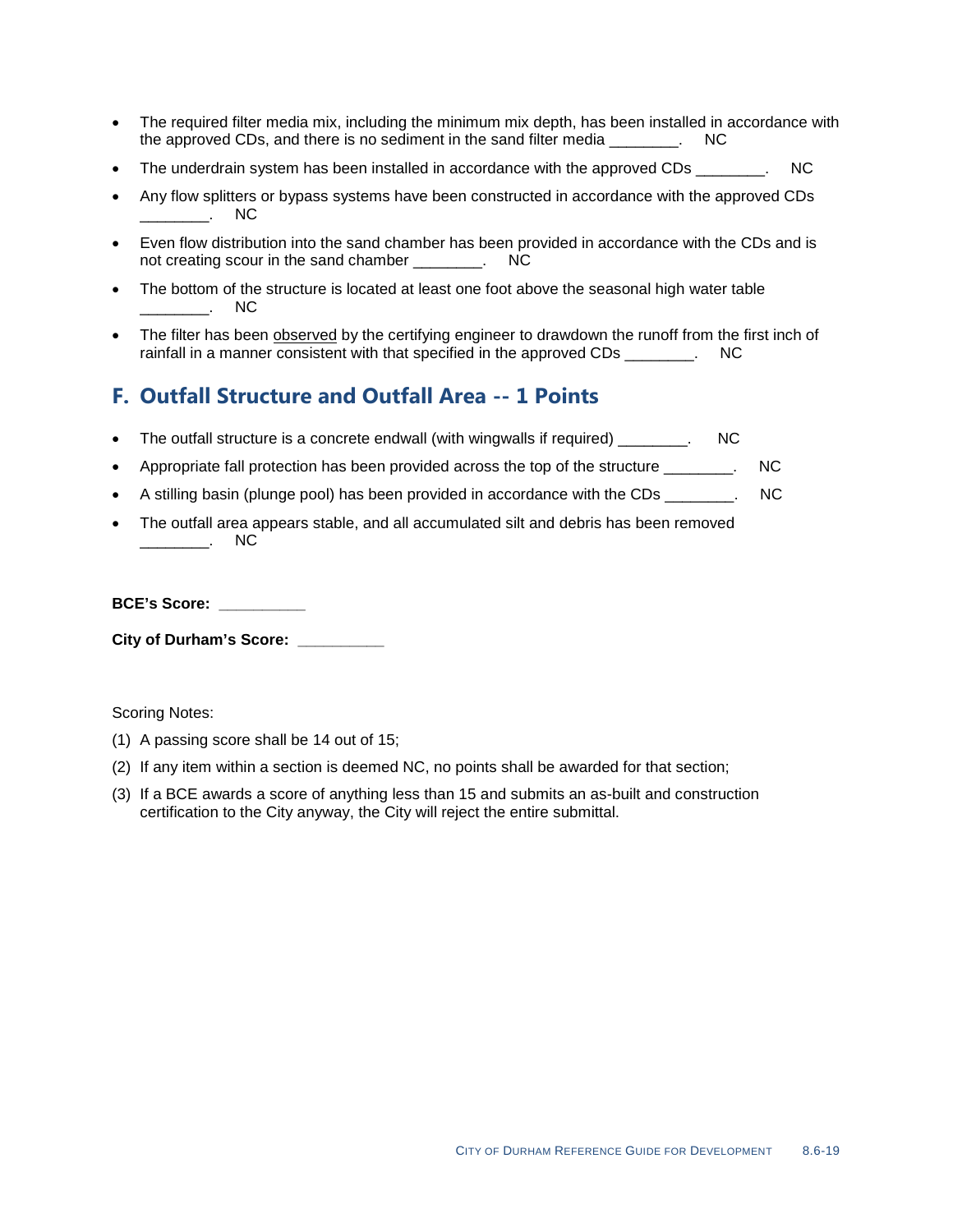*for*

|                     |                                                                                  | <b>Underground Detention Systems</b> |  |
|---------------------|----------------------------------------------------------------------------------|--------------------------------------|--|
|                     | Date of Certification Assessment: _________________________                      |                                      |  |
|                     |                                                                                  |                                      |  |
| BCE #: ____________ |                                                                                  |                                      |  |
|                     |                                                                                  |                                      |  |
|                     |                                                                                  |                                      |  |
|                     | PIN/s of Parcel/s Where the Facility is Sited: _________________________________ |                                      |  |
|                     | <b>SCM and Access Easement Information:</b>                                      |                                      |  |
|                     |                                                                                  | PB ________________                  |  |

# **CHECKLIST**

CDs:<br>NC: Approved Construction Drawings

- Non-compliant with the Approved CDs and/or City of Durham Requirements and Policies. Note: An "NC" should only be circled if the element in question is non-compliant.
- Y: Yes
- N: No<br>N/A: Not
- Not Applicable. If an element is not applicable, please write "N/A" next to the element.

### **A. Easements -- 1 Point**

- The constructed SCM facility is located entirely in a recorded SCM easement The constructed SCM facility is located entirely in a recorded SCM easement
- The constructed access way is located entirely in a 20-ft wide recorded access easement \_\_\_\_\_\_\_\_. NC

## **B. Accessibility -- 2 Points**

- Unobstructed maintenance vehicle access from a nearby public or private right-of-way (i.e., road, parking lot, etc.) has been provided to the control structure and all inlets \_\_\_\_\_\_\_\_. NC
- At its narrowest point, the access width is \_\_\_\_\_\_\_\_. NC
- At its steepest point, the centerline grade of the access is \_\_\_\_\_\_\_. NC
- At its steepest pitch, the pitch or cross-slope of the access is \_\_\_\_\_\_\_. NC
- Unless it has been surfaced with gravel, asphalt, concrete, etc., 85% of the access way has achieved a healthy stand of grass, and all remaining areas have been seeded and mulched \_\_\_\_\_\_\_\_. NC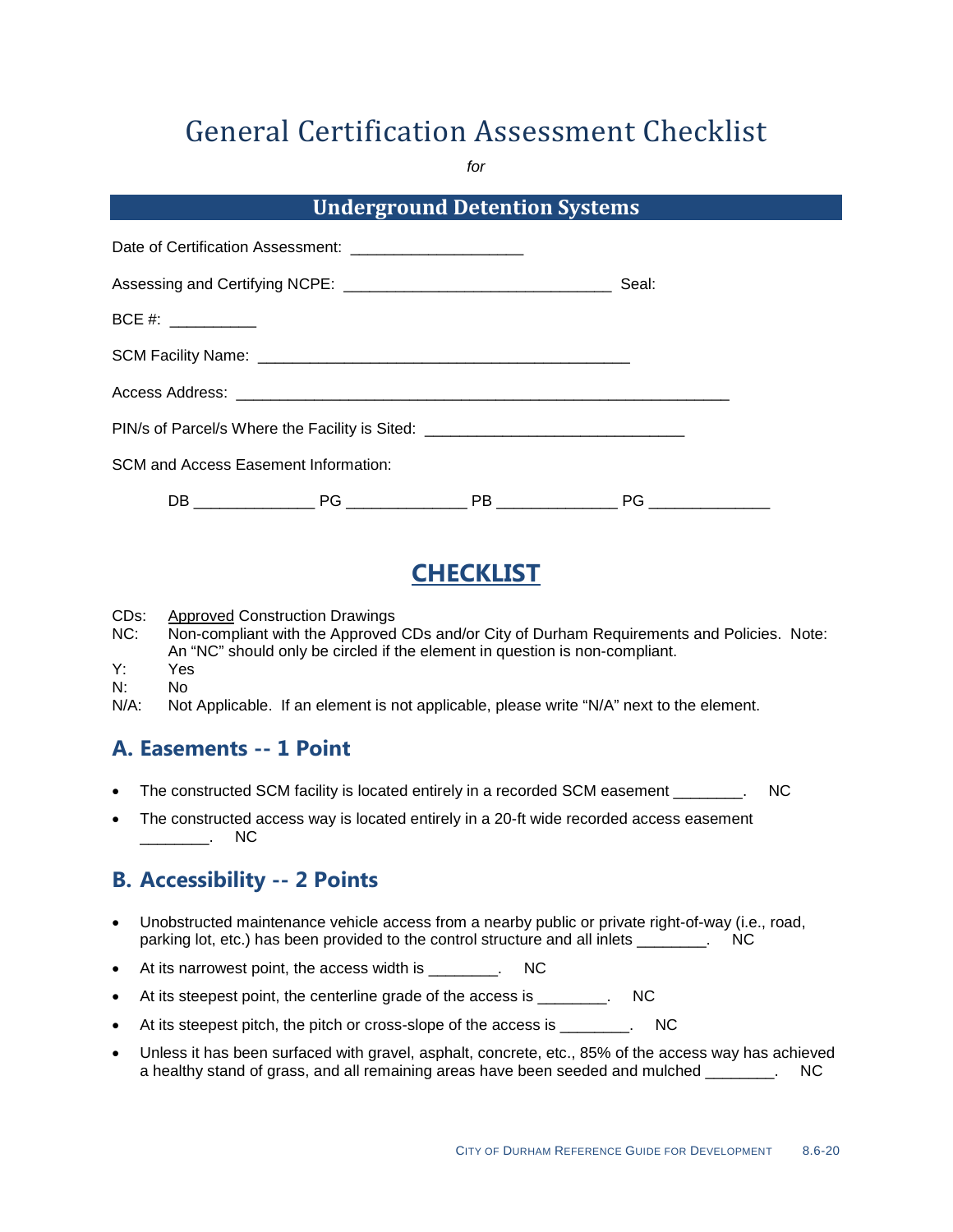- Manhole access has been provided at the four corners of the system. All access manholes are reinforced concrete manholes conforming to the CDs Theorem CDS
- Traffic bearing cleanouts have been provided at 100-foot intervals, with a minimum of two provided in each pipe run. Manhole access structures may be counted as cleanouts example. NC
- A Bilco®-type door (or approved equivalent) has been placed at the inlets and at the control structure for the underground detention system. Access points that occur in areas subject to vehicular traffic are of the traffic bearing type Theorem Contains and the traffic bearing type

### **C. Control Structure and Principal Spillway Pipe -- 5 Points**

- The control structure is reinforced concrete \_\_\_\_\_\_\_\_. NC
- The dimensions of the structure are The dimensions of the structure are
- The structure and all appurtenant devices appear to be sound \_\_\_\_\_\_\_. NC
- The structure is free of debris or obstructions The structure is free of debris or obstructions
- The foundational support for, and the backfill around, the structure have been placed in accordance with the CDs \_\_\_\_\_\_\_\_. NC
- All orifices, siphons, ports, and weirs were installed in accordance with the CDs \_\_\_\_\_\_\_. NC
- A surface or sub-surface bypass has been installed to safely convey the 100-year, 24-hour postdevelopment storm event or the maximum storm in accordance with the CDs Theorem CDC
- The PSP is reinforced concrete \_\_\_\_\_\_\_\_. NC
- The diameter of the PSP is \_\_\_\_\_\_\_\_. NC
- Based on a visual inspection, it appears that the joints of the PSP were "homed" reasonably well, and it appears that no joints are leaking Theory and NC

### **D. Underground Storage Chambers/Pipes -- 6 Points**

- The correct size, linear footage, and materials for the system have been installed in accordance with the CDs \_\_\_\_\_\_\_\_. NC
- Spacing of the storage pipes was installed to manufacturer specifications and in accordance with the CDs \_\_\_\_\_\_\_\_. NC
- The foundational supports for, and the backfill around, the storage structures have been placed in accordance with the CDs (Note: The backfill material placed around HDPE, CMP, and aluminum storage pipes has been certified by a registered NCPE with geotechnical engineering expertise)  $\overline{\phantom{a}}$  . NC
- All inlet pipes have been installed in accordance with the CDs Theory CDC RC RC RC RC RC RC RC RC RC RC RC RC
- The system remains water tight for the maximum hydrostatic pressure, calculated at the inlet to the underground detention system, generated during the 10-year storm Theory Constants and the UC
- A surface or sub-surface bypass has been installed to safely convey the 100-year, 24-hour postdevelopment storm event or the maximum storm in accordance with the CDs \_\_\_\_\_\_\_\_. NC
- All accumulated sediment and other debris in the system has been removed  $\qquad \qquad$  NC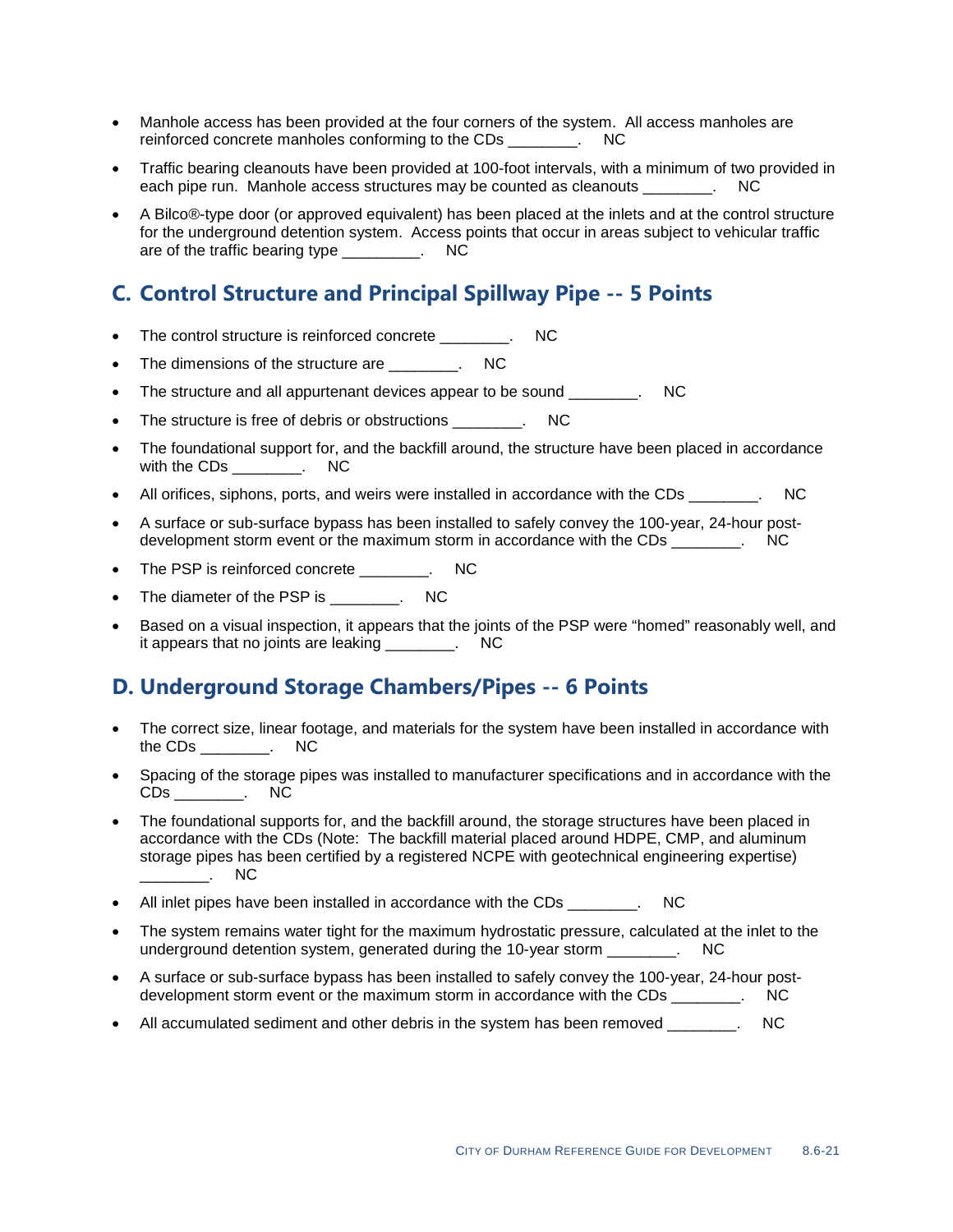### **E. Outlet and Outfall -- 1 Point**

- The outfall structure is a concrete endwall (with wingwalls if required)<br>
NC  $\overline{\phantom{a}}$
- Appropriate fall protection has been provided across the top of the structure \_\_\_\_\_\_\_\_. NC
- A level spreader-vegetated filter strip and/or a stilling basin (plunge pool) has been provided in accordance with the CDs \_\_\_\_\_\_\_\_. NC
- The outfall area appears stable, and all accumulated silt and debris has been removed \_\_\_\_\_\_\_\_. NC

#### **BCE's Score: \_\_\_\_\_\_\_\_\_\_**

City of Durham's Score: **\_\_\_\_\_\_\_\_\_\_**

- (1) A passing score shall be 14 out of 15;
- (2) If any item within a section is deemed NC, no points shall be awarded for that section;
- (3) If a BCE awards a score of anything less than 15 and submits an as-built and construction certification to the City anyway, the City will reject the entire submittal.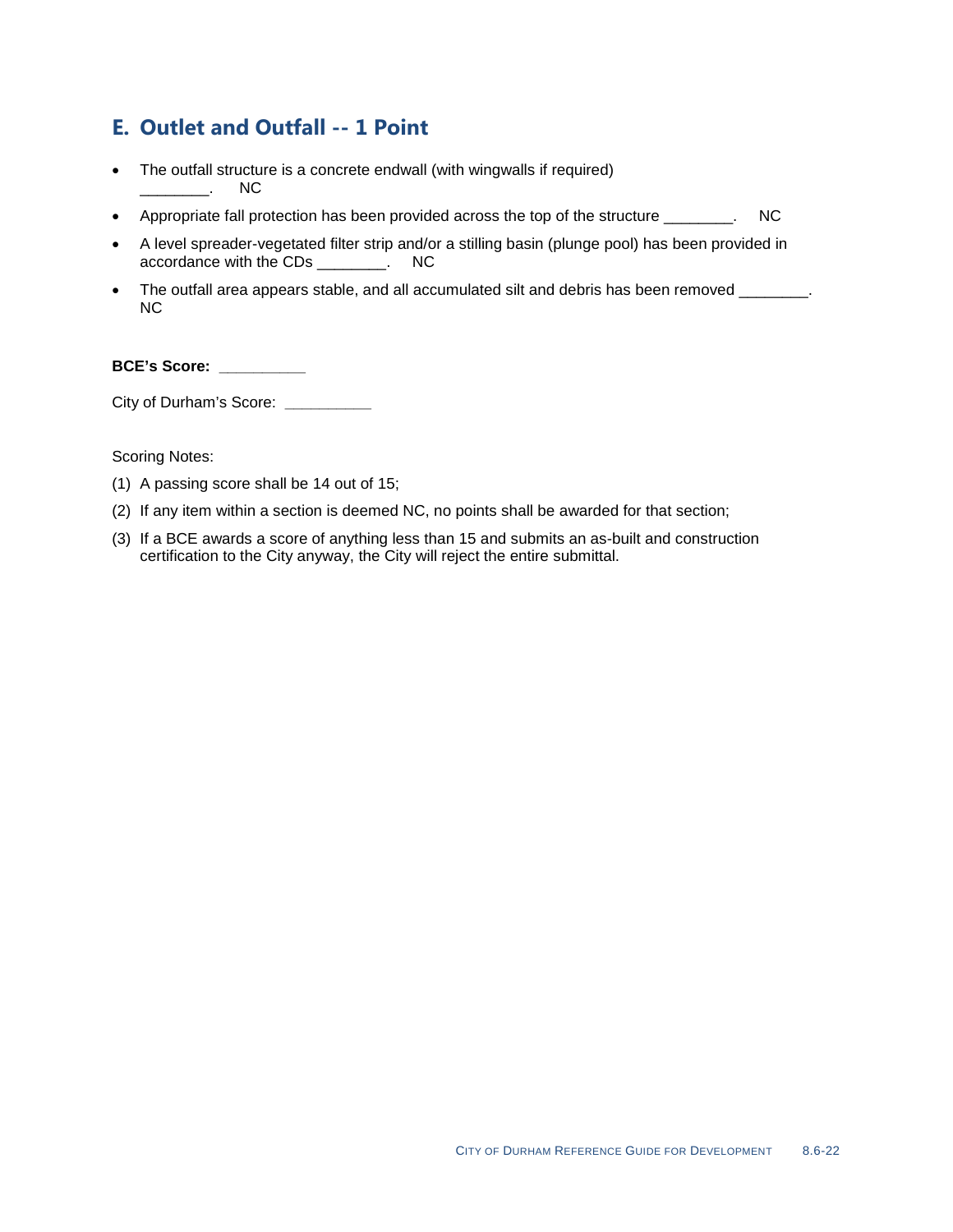*for*

|                                                             | <b>Bioretention Areas</b>                                                        |                    |  |
|-------------------------------------------------------------|----------------------------------------------------------------------------------|--------------------|--|
| Date of Certification Assessment: _________________________ |                                                                                  |                    |  |
|                                                             |                                                                                  | Seal:              |  |
| $BCE #: ____________$                                       |                                                                                  |                    |  |
|                                                             |                                                                                  |                    |  |
|                                                             |                                                                                  |                    |  |
|                                                             | PIN/s of Parcel/s Where the Facility is Sited: _________________________________ |                    |  |
| <b>SCM and Access Easement Information:</b>                 |                                                                                  |                    |  |
|                                                             | PB ________________                                                              | PG _______________ |  |

# **CHECKLIST**

CDs: Approved Construction Drawings

- NC: Non-compliant with the Approved CDs and/or City of Durham Requirements and Policies. Note: An "NC" should only be circled if the element in question is non-compliant.
- Y: Yes
- N: No<br>N/A: Not
- Not Applicable. If an element is not applicable, please write "N/A" next to the element.

### **F. Drainage Area -- 2 Points**

- The drainage area to the facility is less than 5 acres and is, characteristically, 90% impervious or greater \_\_\_\_\_\_\_\_\_\_\_. NC
- The drainage area to the facility is completely stabilized, and no excess sediment is discharging into the forebay/sediment basin or bioretention area \_\_\_\_\_\_\_\_\_. NC

### **G. Easements and Accessibility -- 1 Point**

- The constructed SCM facility is located entirely in a recorded SCM easement \_\_\_\_\_\_\_\_. NC
- The constructed access way is located entirely in a 20-ft wide recorded access easement  $\overline{\phantom{a}}$  . NC
- Unobstructed maintenance vehicle access from a nearby public or private right-of-way (i.e., road, parking lot, etc.) has been provided to the control structure and all inlets \_\_\_\_\_\_\_\_. NC
- At its narrowest point, the access width is \_\_\_\_\_\_\_\_. NC
- At its steepest point, the centerline grade of the access is Theorem 2011.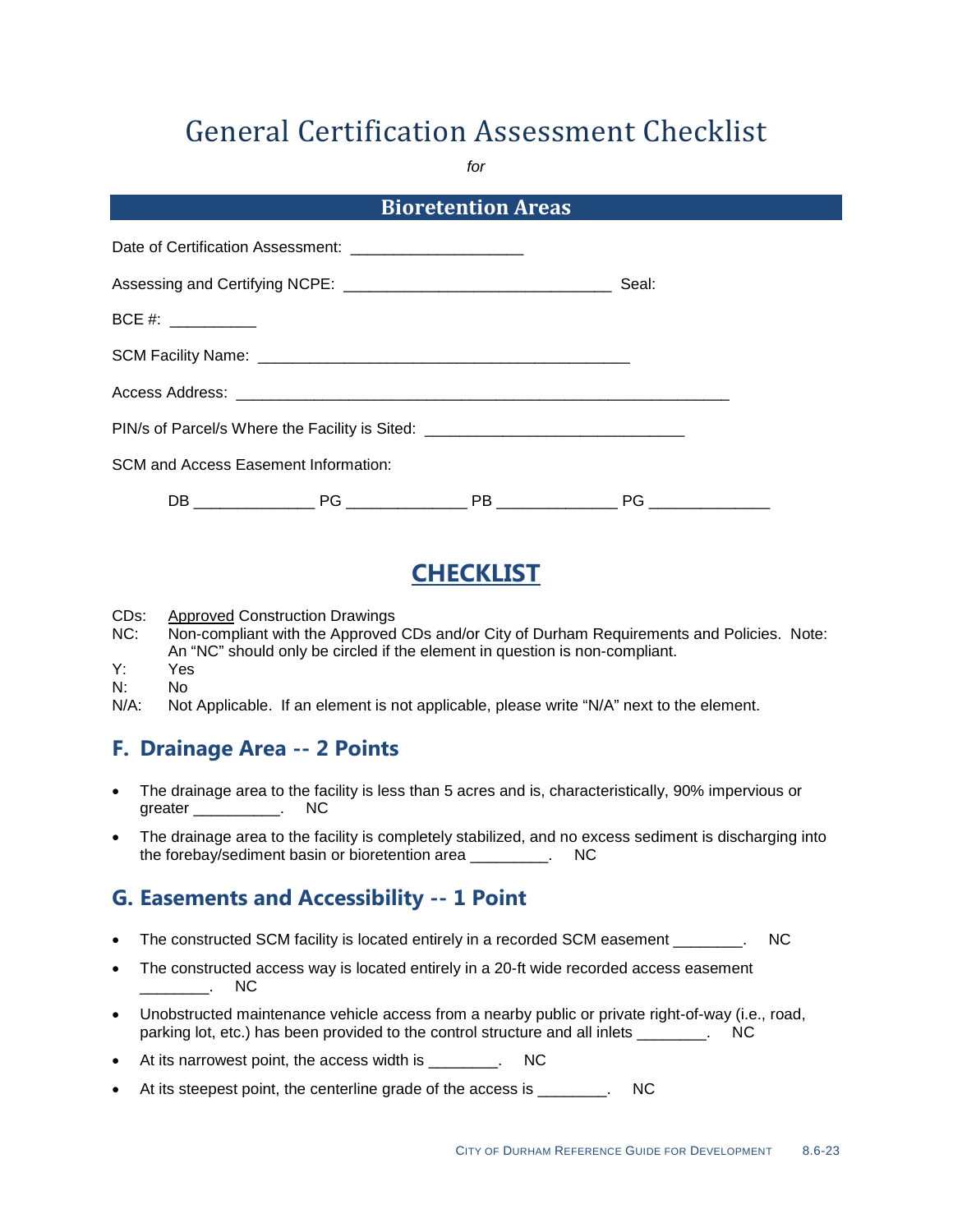- At its steepest pitch, the pitch or cross-slope of the access is \_\_\_\_\_\_\_\_. NC
- Unless it has been surfaced with gravel, asphalt, concrete, etc., 85% of the access way has achieved a healthy stand of grass, and all remaining areas have been seeded and mulched  $\qquad \qquad$ .
- An access hatch and steps down the inside of the riser/control structure have been provided in accordance with the CDs \_\_\_\_\_\_\_\_\_. NC

### **H. Dam Embankment -- 2 Points**

- The narrowest top of dam width is The narrowest top of dam width is
- The steepest slope on the upstream face of the dam is The steepest slope on the upstream face of the dam is
- The steepest slope on the downstream face of the dam is \_\_\_\_\_\_\_\_. NC
- Based on manual rod probings of the dam, particularly in the zones over and around the principal spillway pipe, the dam appears to have been well compacted  $\overline{\phantom{a}}$ . NC
- The dam and dam foundation, groin, toe, and abutment areas are completely free of trees, landscaping, and other woody growth Theory and  $\mathsf{N}\mathsf{C}$
- The dam has been fine graded and is free of ruts, erosion, etc. \_\_\_\_\_\_\_\_. NC
- 85% of the dam embankment and dam foundation, groin, toe, and abutment areas have achieved a healthy stand of grass, and all areas that have not achieved a healthy stand of grass have been seeded and mulched. The dam is not overgrown and there is no undesirable vegetation  $\overline{\phantom{a}}$  NC
- No evidence of seepage was noted on the downstream face of the dam \_\_\_\_\_\_\_\_. NC

### **I. Emergency Spillway -- 1 Points**

- The narrowest width of the control section is \_\_\_\_\_\_\_. NC
- The side slopes of the control section are [Left] \_\_\_\_\_\_\_\_ and [Right] \_\_\_\_\_\_\_. NC
- The size, shape, and alignment of the exit channel are in accordance with the CDs  $\qquad \qquad \text{NC}$
- Armoring has been installed in accordance with the CDs Theorem 2011
- The spillway has been fine graded and is free of ruts, erosion, etc. The spillway has been fine graded and is free of ruts, erosion, etc.
- Excluding the hard-surfaced armored area, 85% of the spillway has achieved a healthy stand of grass, and all remaining areas have been seeded and mulched. The spillway is not overgrown and there is no undesirable vegetation \_\_\_\_\_\_\_\_. NC

### **J. Riser/Control Structure and Principal Spillway Pipe -- 2 Points**

- The riser/control structure is reinforced concrete \_\_\_\_\_\_\_\_. NC
- The diameter or opening dimensions of the riser/control structure is/are \_\_\_\_\_\_\_. NC
- A top, peak-roofed trash rack has been provided and bolted down to the riser \_\_\_\_\_\_\_\_. NC
- The riser/control structure and all appurtenant devices appear to be sound \_\_\_\_\_\_\_. NC
- The riser/control structure is free of debris or obstructions The riser/control structure is free of debris or obstructions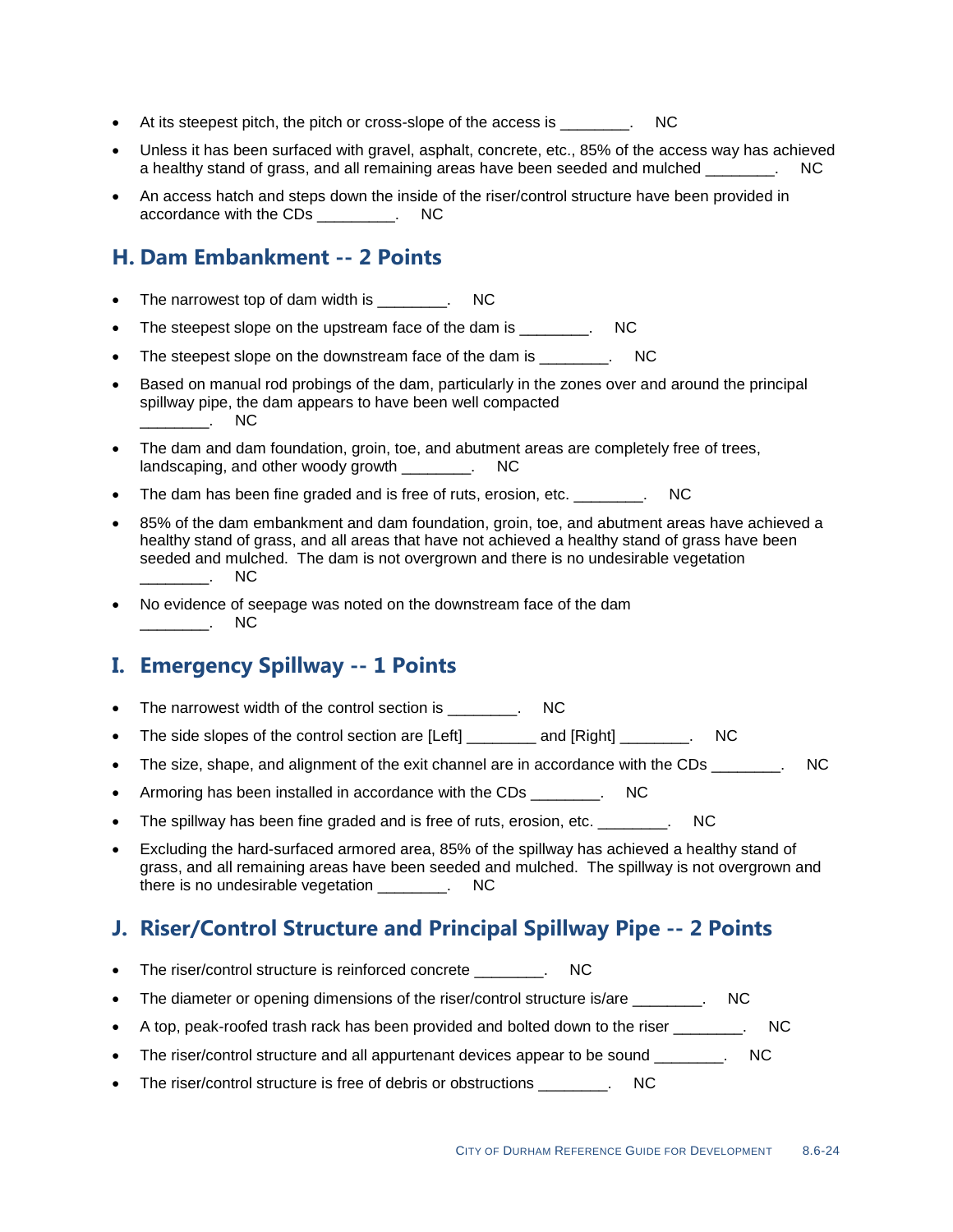- For precast structures, the barrel sections were installed with gasketted joints, and adjacent riser barrel sections have been bolted together with steel strapping \_\_\_\_\_\_\_\_. NC
- All orifices, siphons, ports, and weirs were installed in accordance with the CDs \_\_\_\_\_\_\_\_. NC
- The anti-floatation ballast has been provided in accordance with the CDs Theorem CDC
- A placed concrete invert to the invert out of the principal spillway pipe (PSP) has been provided \_\_\_\_\_\_\_\_. NC
- The PSP is reinforced concrete \_\_\_\_\_\_\_. NC
- The diameter of the PSP is The diameter of the PSP is
- Based on a visual inspection, it appears that the joints of the PSP were "homed" reasonably well, and it appears that no joints are leaking \_\_\_\_\_\_\_\_. NC

### **K. Inlet/Flow Distribution Area -- 2 Points**

- Pre-treatment (sediment basin + turf filter strip, or something equivalent) has been provided at each inlet in accordance with the CDs Theorem CDS
- All accumulated sediment and other debris in the pre-treatment areas has been removed \_\_\_\_\_\_\_\_. NC
- Any flow splitters or bypass systems have been constructed in accordance with the approved CDs  $\overline{\phantom{a}}$  . NC
- The maximum inflow velocity into the bioretention cell is no greater than one foot per second \_\_\_\_\_\_\_\_\_\_. NC
- The flow into the bioretention cell is evenly distributed across the cell in accordance with the CDs and there is no scour within the bioretention cell \_\_\_\_\_\_\_\_. NC
- All inlet pipes have been installed with appropriate end treatments in accordance with the approved CDs \_\_\_\_\_\_\_\_. NC

### **L. Bioretention Cell -- 4 Points**

- The maximum allowable head,  $H_M$ , above the mulch layer at  $V_{WQ}$  (e.g., during the one-inch event) is less than or equal to 9 inches and is in accordance with the CDs \_\_\_\_\_\_\_\_\_\_\_\_\_\_\_. NC
- For bioretention areas with an internal water storage (IWS) zone shown on the CDs:
	- o The depth of the IWS zone is between 12 and 18 inches above the gravel layer surrounding the underdrains \_\_\_\_\_\_\_\_. NC
	- $\circ$  A low-level release outlet has been provided in accordance with the CDs  $\cdot$  NC
	- $\circ$  If a low-level release has not been provided for the facility, the bioretention area has been excavated to an additional depth to accommodate the IWS and maintain full storage availability within the top 30" of the bioretention soil mix example in the NC
- The surface area of the bioretention cell is in accordance with the approved CDs \_\_\_\_\_\_\_. NC
- The required bioretention soil mix and mulch layer, including the minimum mix depths, has been installed in accordance with the approved CDs, and there is no sediment in the bioretention cell  $N<sub>C</sub>$
- The underdrain system has been installed in accordance with the approved CDs  $\qquad \qquad$  NC
- All side slopes leading to the bioretention cell are no steeper than 3:1 \_\_\_\_\_\_\_\_. NC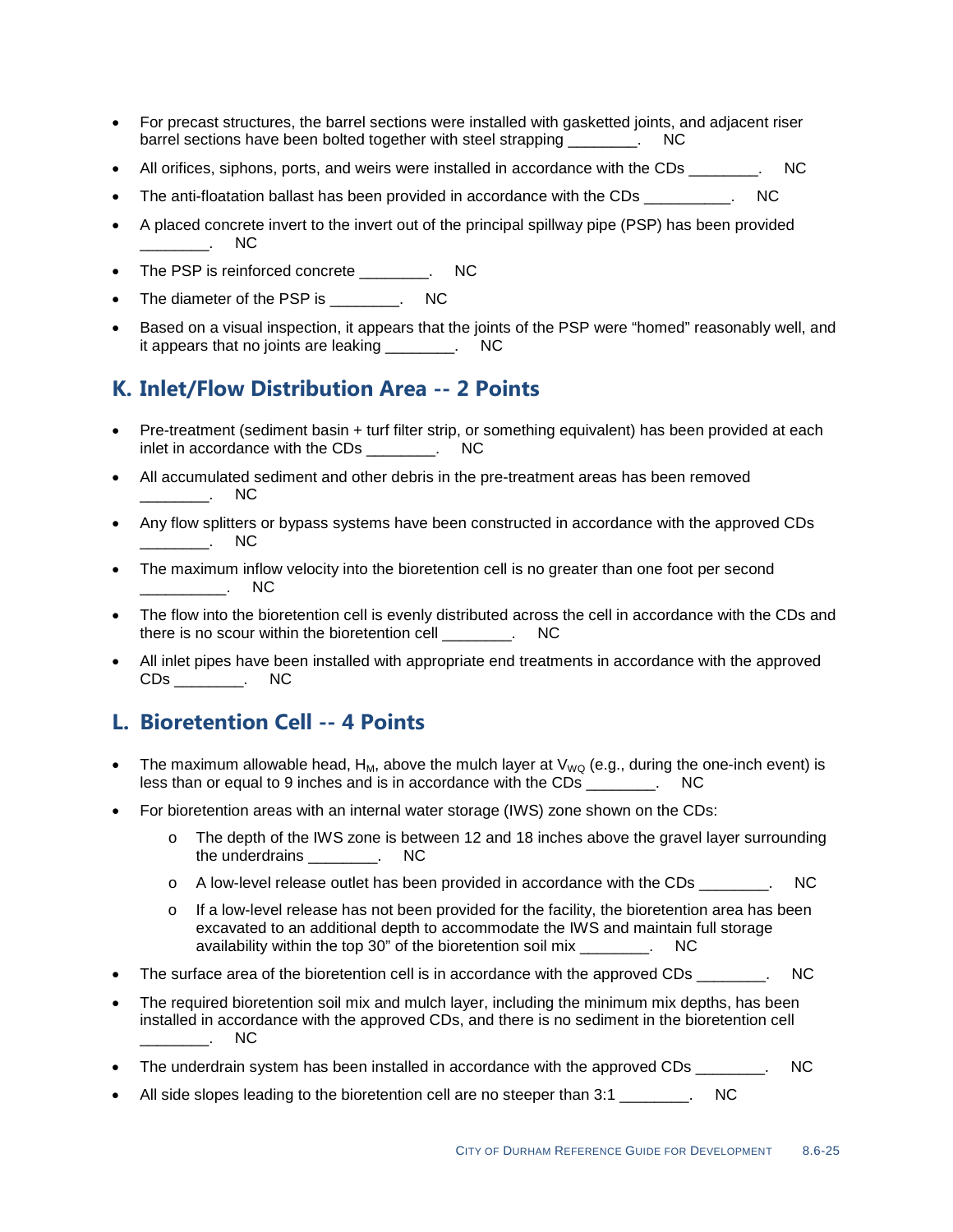- Any flow splitters or bypass systems have been constructed in accordance with the approved CDs \_\_\_\_\_\_\_\_. NC
- Even flow distribution into the bioretention cell has been provided in accordance with the CDs and is not creating scour in the bioretention cell \_\_\_\_\_\_\_\_. NC
- The bottom of the lowest part of the underdrain system is located at least two feet above the seasonal high water table \_\_\_\_\_\_\_\_. NC
- 85% of the plantings specified in the approved CDs are thriving \_\_\_\_\_\_\_\_. NC
- The bioretention cell has been **observed** by the certifying engineer to drawdown the runoff from the first inch of rainfall in a manner consistent with that specified in the approved CDs \_\_\_\_\_\_\_. NC

### **M.Outfall Structure and Outfall Area -- 1 Point**

- The control structure has been installed in accordance with the CDs \_\_\_\_\_\_\_\_. NC
- The outfall structure is a concrete endwall (with wingwalls if required)  $\blacksquare$
- Appropriate fall protection has been provided across the top of the structure \_\_\_\_\_\_\_. NC
- A stilling basin (plunge pool) has been provided in accordance with the CDs  $\qquad \qquad$  NC
- The outfall area appears stable, and all accumulated silt and debris has been removed \_\_\_\_\_\_\_\_. NC

#### **BCE's Score: \_\_\_\_\_\_\_\_\_\_**

**City of Durham's Score: \_\_\_\_\_\_\_\_\_\_**

- (1) A passing score shall be 14 out of 15;
- (2) If any item within a section is deemed NC, no points shall be awarded for that section;
- (3) If a BCE awards a score of anything less than 15 and submits an as-built and construction certification to the City anyway, the City will reject the entire submittal.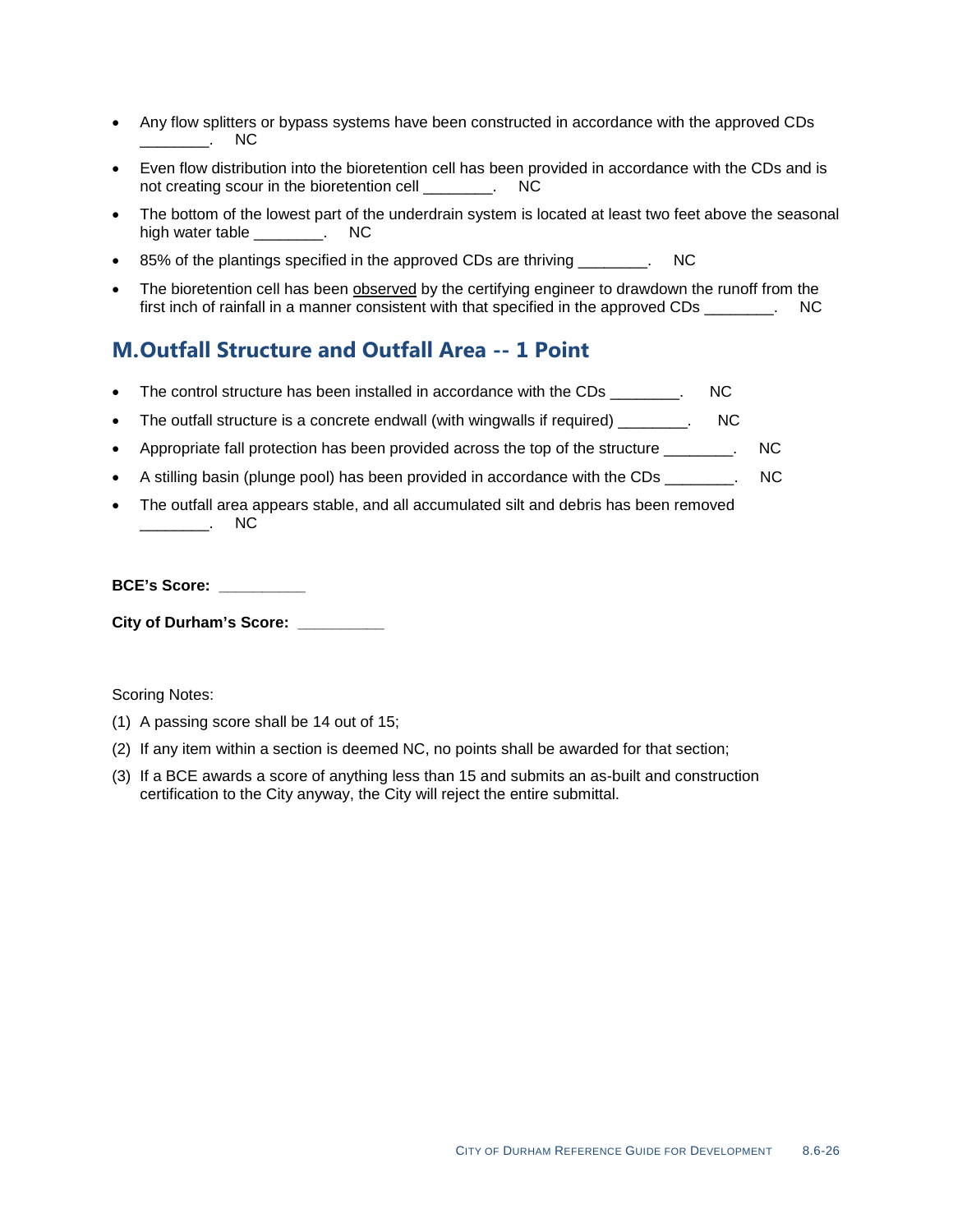*for*

### **Level Spreader-Vegetated Filter Strip Systems**

|                     | Date of Certification Assessment: _________________________                      |       |  |
|---------------------|----------------------------------------------------------------------------------|-------|--|
|                     |                                                                                  | Seal: |  |
| BCE #: ____________ |                                                                                  |       |  |
|                     |                                                                                  |       |  |
|                     |                                                                                  |       |  |
|                     | PIN/s of Parcel/s Where the Facility is Sited: _________________________________ |       |  |
|                     | SCM and Access Easement Information:                                             |       |  |
|                     |                                                                                  |       |  |

# **CHECKLIST**

- CDs: Approved Construction Drawings
- NC: Non-compliant with the Approved CDs and/or City of Durham Requirements and Policies. Note: An "NC" should only be circled if the element in question is non-compliant.
- Y: Yes
- N: No<br>N/A: Not
- Not Applicable. If an element is not applicable, please write "N/A" next to the element.

### **A. Drainage Area -- 1 Point**

- The drainage area to the facility is as indicated in the CDs The drainage area to the facility is as indicated in the CDs
- The drainage area to the facility is 100% stabilized \_\_\_\_\_\_\_\_. NC

## **B. Easements and Accessibility -- 1 Point**

- The constructed SCM, including the Vegetated Filter Strip, is located entirely in a recorded SCM easement \_\_\_\_\_\_\_\_\_. NC
- The constructed access way is located entirely in a 20-ft wide recorded access easement  $\overline{\phantom{a}}$  . NC
- At its narrowest point, the access width is \_\_\_\_\_\_\_\_. NC
- At its steepest point, the centerline grade of the access is \_\_\_\_\_\_\_\_. NC
- At its steepest pitch, the pitch or cross-slope of the access is \_\_\_\_\_\_\_\_. NC
- Unless it has been surfaced with gravel, asphalt, concrete, etc., 85% of the access way has achieved a healthy stand of grass, and all remaining areas have been seeded and mulched \_\_\_\_\_\_\_. NC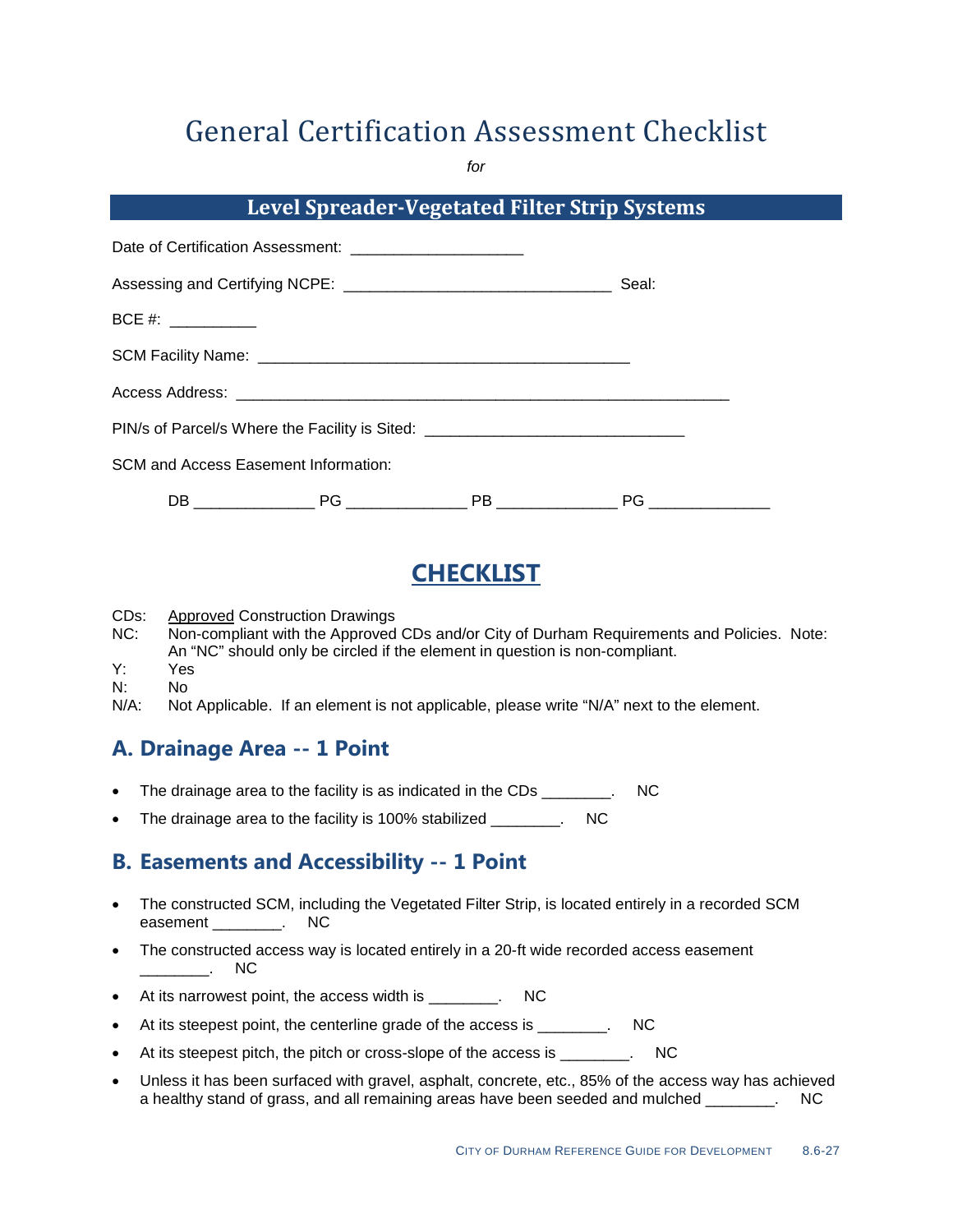### **C. Flow Splitter -- 2 Points**

- The flow splitter (FS) structure is reinforced concrete entity. NC
- The FS diameter or opening dimensions is/are The FS diameter or opening dimensions is/are
- The FS appears to be sound \_\_\_\_\_\_\_. NC
- All orifices, ports, pipes, and weirs have been installed in accordance with the CDs \_\_\_\_\_\_\_. NC
- The FS is free of debris or obstructions The FS is free of debris or obstructions
- If a high-flow bypass has been provided, such flows are discharged into a stilling basin/plunge pool prior to entering the bypass channel \_\_\_\_\_\_\_\_. NC

### **D. Forebay -- 2 Points**

- A forebay, with an armored spillway to the blind channel-linear wetland, has been installed in accordance with the CDs \_\_\_\_\_\_\_\_. NC
- All accumulated sediment and other debris in the forebay have been removed exception of the NC

### **E. Blind Channel-Linear Wetland -- 2 Points**

- The size, shape, and depth variations of the blind channel-linear wetland (BC-LW) are in accordance with the CDs \_\_\_\_\_\_\_\_\_. NC
- The width (e.g., the dimension perpendicular to the direction of flow from the BC-LW) is a minimum of 10 ft \_\_\_\_\_\_\_\_\_\_. NC
- 85% of the wetland/wet meadow plantings proposed in the BC-LW are thriving Theorem CO
- All accumulated sediment and other debris in the BC-LW have been removed \_\_\_\_\_\_\_. NC

### **F. Level Spreader Lip -- 2 Points**

- The level spreader lip (LSL) is reinforced concrete \_\_\_\_\_\_\_\_. NC
- The LSL is of the correct length The LSL is of the correct length
- The LSL structure/leveler plate is level, and there are no locations where concentrated flows are discharging across the crest of the structure  $\overline{\phantom{a}}$ . NC
- The ends of the LSL have been contoured, with appropriate reinforcement, into the existing topography, and flows are not exiting the BC-LW around the ends of the LSL \_\_\_\_\_\_\_\_. NC
- A minimum 3-ft width of a 3-inch layer of washed #57 stone has been installed immediately downstream of the LSL, and the surface elevation of this stone layer is approximately 2 inches below the crest of the LSL \_\_\_\_\_\_\_\_. NC

### **G. Vegetated Filter Strip (VFS) -- 3 Points**

- The length, width, grade, cross-slope, and vegetation for each component of the VFS are in accordance with the CDs \_\_\_\_\_\_\_\_. NC
- Flow across the VFS is even, and sheet flow is sustained throughout the length of the VFS \_\_\_\_\_\_\_\_. NC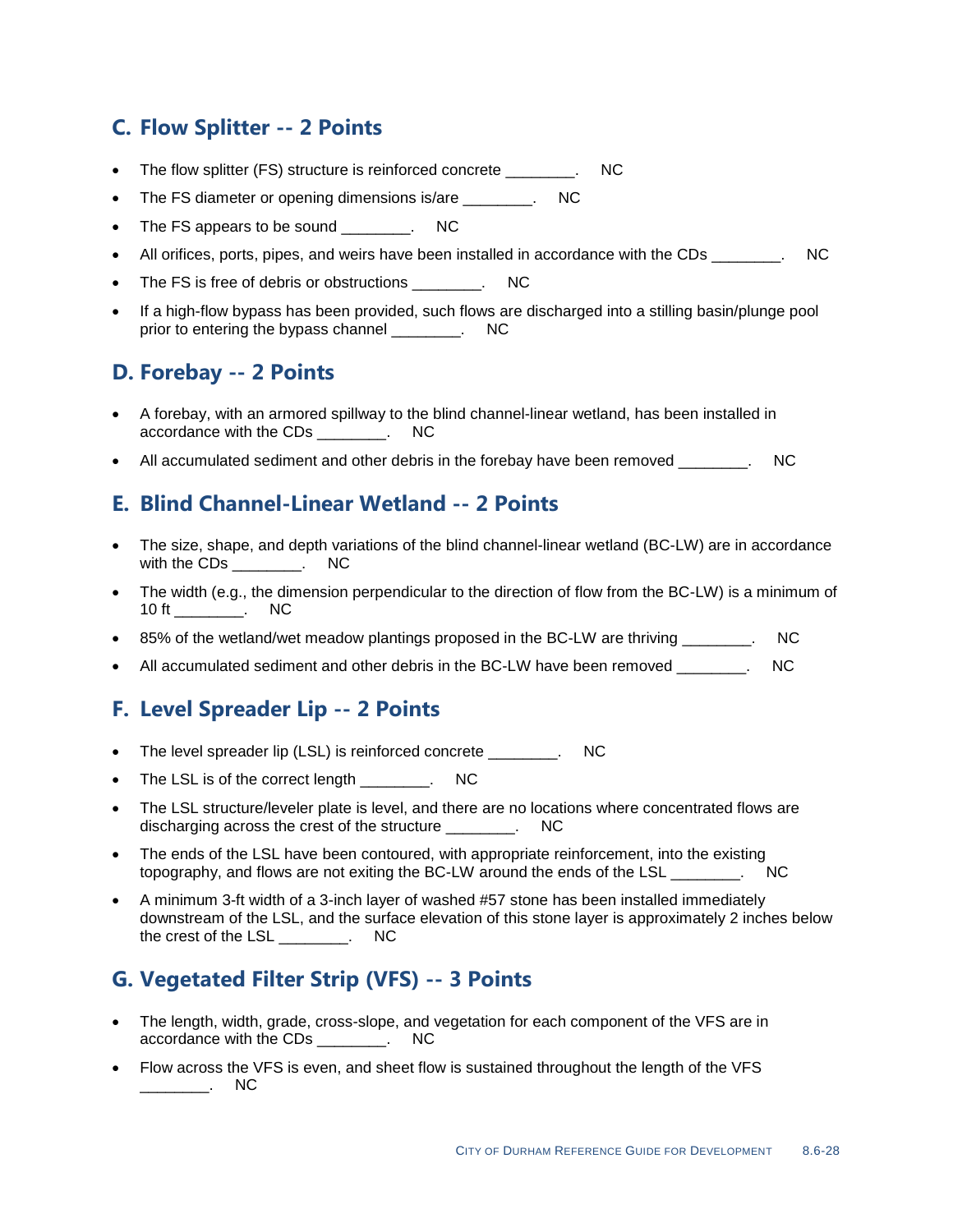- For an engineered filter strip (EFS), the entire EFS was covered with a 6-inch layer of topsoil prior to the installation of sod \_\_\_\_\_\_\_\_. NC
- For an EFS, the sod installed was grown in a non-clayey environment \_\_\_\_\_\_\_\_. NC
- For an EFS, 100% of the EFS and all slopes draining to the EFS have achieved a healthy stand of turf grass \_\_\_\_\_\_\_\_. NC
- Velocities across the VFS are not causing erosion either within or downstream of the VFS  $\blacksquare$   $\blacksquare$   $\blacksquare$
- For riparian buffers, the vegetation in the VFS was not disturbed during LS construction, unless such disturbance was approved specifically in the site plan and CDs Theorem CDC
- For riparian restoration projects, 100% of the 20-ft wide EFS has achieved a healthy stand of turf grass, and 85% of the vegetation planted in the 50-ft riparian restoration zone is thriving  $\overline{\phantom{a}}$  . NC

### **H. Bypass Channel -- 2 Points**

- Bypass flows are being directed into a natural draw that can handle flows up to the 10-yr storm event without causing erosion. The "draw" has been <u>observed</u> by the certifying engineer to convey bypass flows without eroding and in a manner consistent with that proposed in the CDs  $\qquad \qquad \text{NC}$
- Bypass flows are being directed into a reinforced bypass conveyance (either a channel or a pipe) that conveys bypass flows up to the 10-yr storm event without causing erosion, the bypass conveyance connects to the stream obliquely, and all approvals for the conveyance and stream connection have been obtained from the North Carolina Division of Water Quality (NCDWQ) and the US Army Corps of Engineers, as appropriate (Note: Copies of these approvals are attached to this Checklist)  $\overline{\phantom{a}}$   $\overline{\phantom{a}}$   $\overline{\phantom{a}}$  NC

**BCE's Score: \_\_\_\_\_\_\_\_\_\_**

**City of Durham's Score: \_\_\_\_\_\_\_\_\_\_**

- (1) A passing score shall be 14 out of 15;
- (2) If any item within a section is deemed NC, no points shall be awarded for that section;
- (3) If a BCE awards a score of anything less than 15 and submits an as-built and construction certification to the City anyway, the City will reject the entire submittal.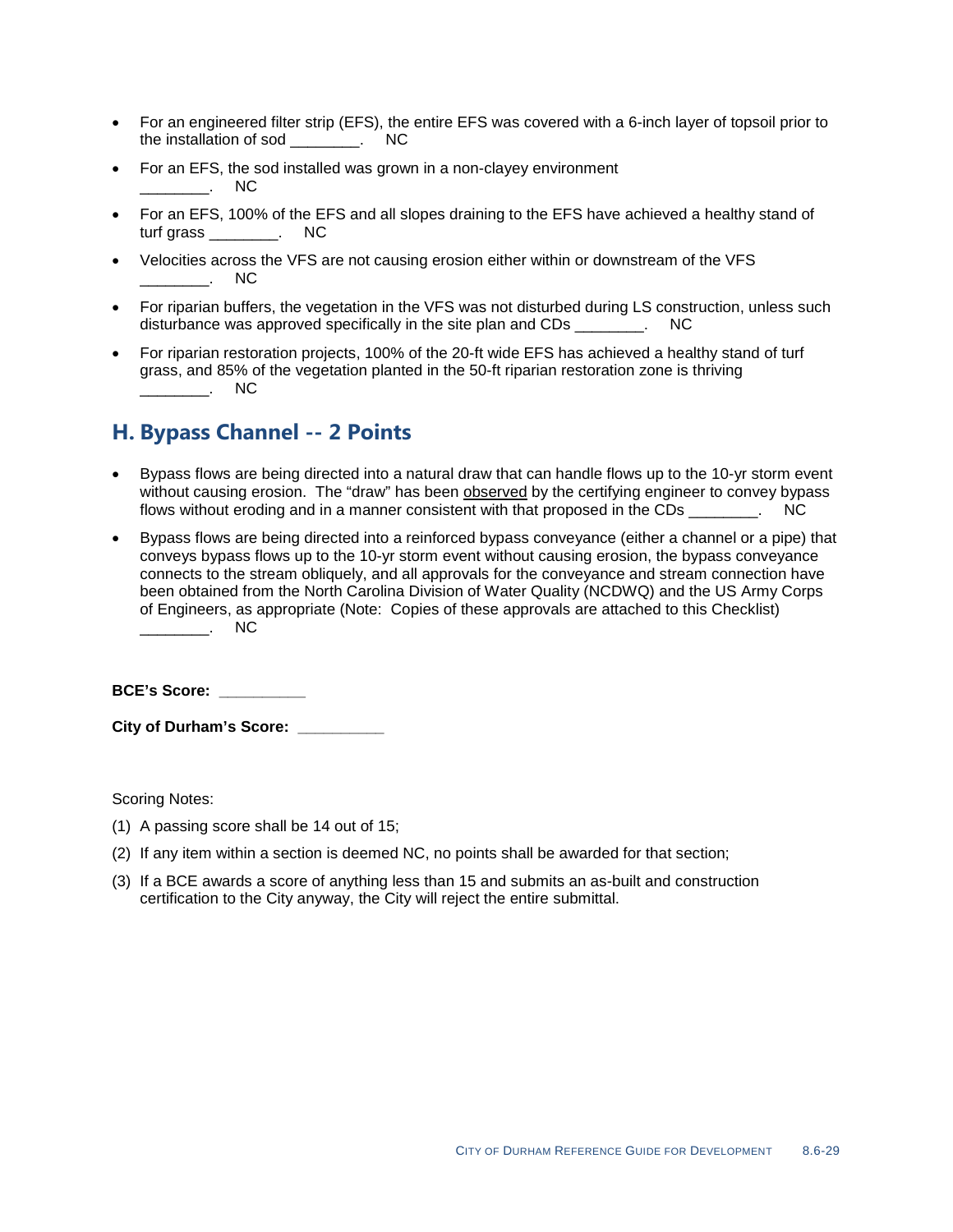*for*

| <b>Vegetated Water Quality Swales</b>                       |  |                                                                                  |       |
|-------------------------------------------------------------|--|----------------------------------------------------------------------------------|-------|
| Date of Certification Assessment: _________________________ |  |                                                                                  |       |
|                                                             |  |                                                                                  | Seal: |
| BCE #: ____________                                         |  |                                                                                  |       |
|                                                             |  |                                                                                  |       |
|                                                             |  |                                                                                  |       |
|                                                             |  | PIN/s of Parcel/s Where the Facility is Sited: _________________________________ |       |
| <b>SCM and Access Easement Information:</b>                 |  |                                                                                  |       |
|                                                             |  |                                                                                  |       |

# **CHECKLIST**

CDs:<br>NC: Approved Construction Drawings

- Non-compliant with the Approved CDs and/or City of Durham Requirements and Policies. Note: An "NC" should only be circled if the element in question is non-compliant.
- Y: Yes
- N: No<br>N/A: Not
- Not Applicable. If an element is not applicable, please write "N/A" next to the element.

### **A. Drainage Area – 1 Point**

- The drainage area to the facility is as indicated in the CDs The drainage area to the facility is as indicated in the CDs
- 85% of the drainage area to the facility is completely stabilized, and no excess sediment is discharging into the facility \_\_\_\_\_\_\_\_\_. NC

## **B. Easements and Accessibility – 1 Point**

- The constructed SCM facility is located entirely in a recorded SCM easement \_\_\_\_\_\_\_\_. NC
- 100% of the swale is accessible from the right of way or from a parking lot \_\_\_\_\_\_\_. NC

### **C. Inlets to Swale -- 1 Point**

- All inlets have end treatments in accordance with the CDs Theorem 2011
- Riprap stilling basins have been installed at the inlets in accordance with the CDs Theory. NC
- All accumulated sediment and other debris in the stilling basins have been removed \_\_\_\_\_\_\_\_. NC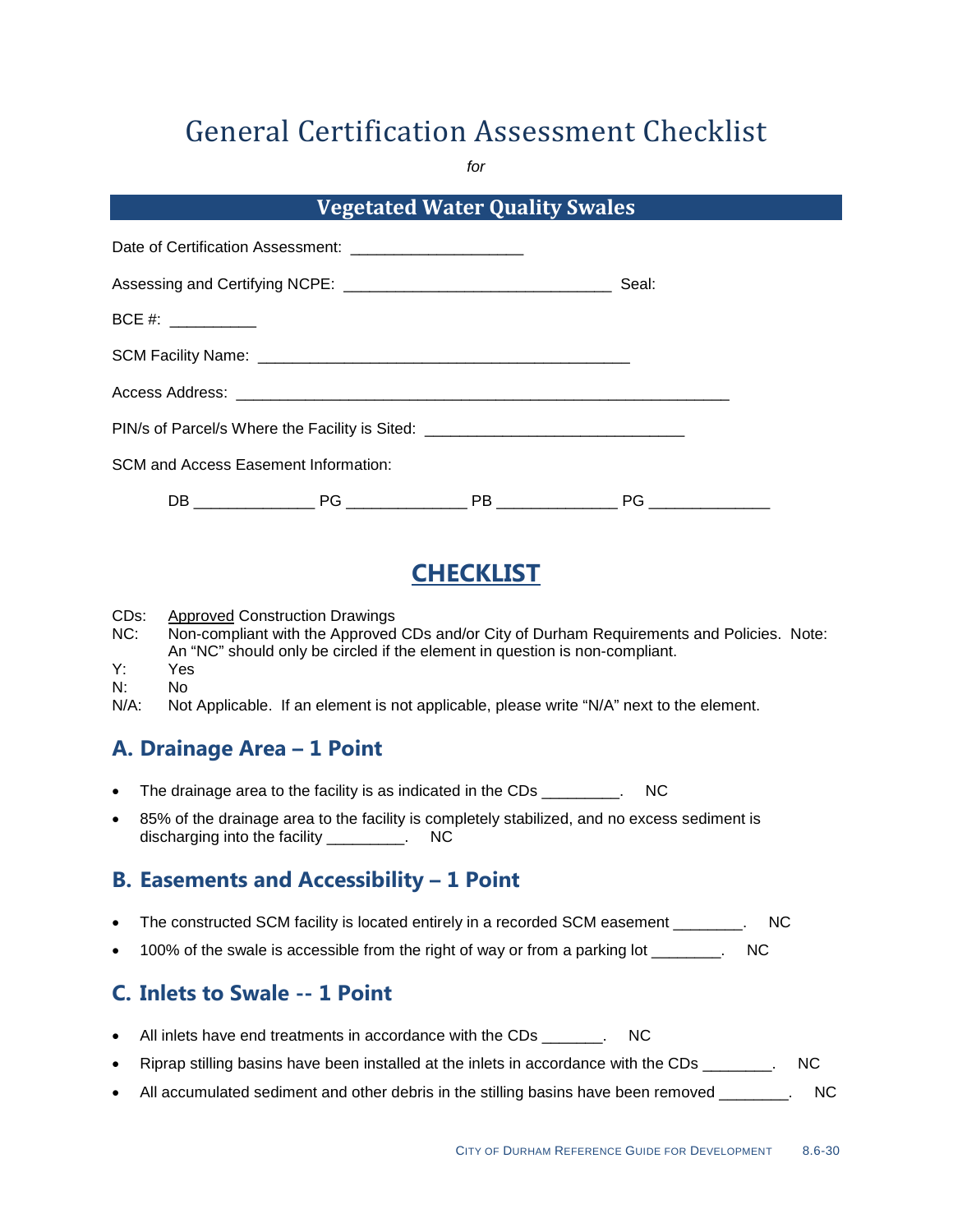### **D. Grass Swale – 12 Points**

- The swale length, width, shape, and side slopes are in accordance with the CDs \_\_\_\_\_\_\_. NC
- The maximum longitudinal slope is in accordance with the CDs and is less than or equal to 5%<br>
NC  $\sim$
- There are no visible signs of erosion, either in or downstream of the swale \_\_\_\_\_\_\_. NC
- All accumulated sediment and other debris in the swale have been removed \_\_\_\_\_\_\_\_. NC
- 85% of the swale vegetation is well established, is of the type specified in the CDs, and all un-<br>vegetated areas have been seeded, mulched, and matted ... NC vegetated areas have been seeded, mulched, and matted
- The check dams (if any) have been constructed in accordance with the CDs \_\_\_\_\_\_\_. NC

**BCE's Score: \_\_\_\_\_\_\_\_\_\_**

**City of Durham's Score: \_\_\_\_\_\_\_\_\_\_**

- (1) A passing score shall be 14 out of 15;
- (2) If any item within a section is deemed NC, no points shall be awarded for that section;
- (3) If a BCE awards a score of anything less than 15 and submits an as-built and construction certification to the City anyway, the City will reject the entire submittal.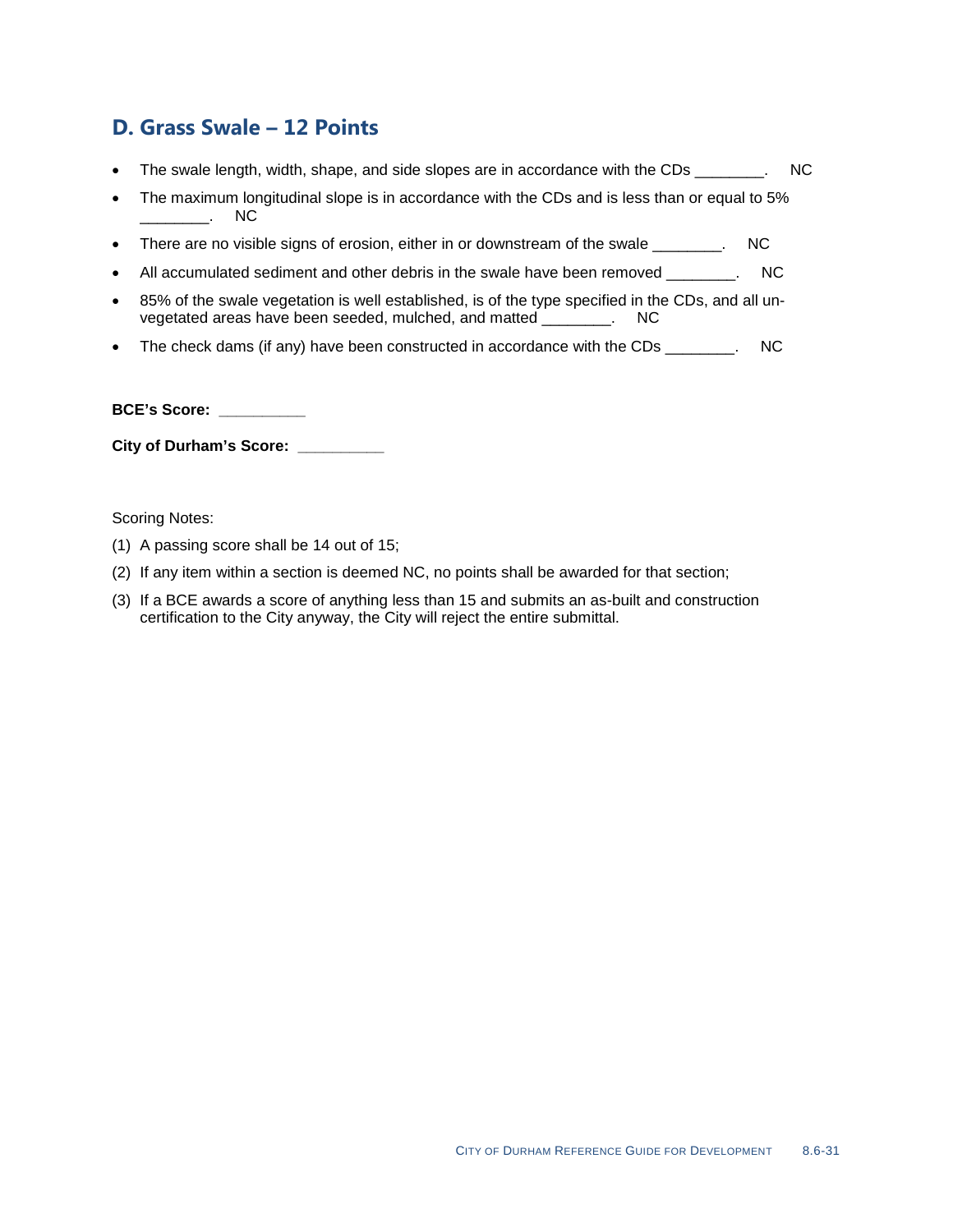*for*

| <b>Rainwater Harvesting Systems</b> |                                                             |                                                                                  |    |  |  |  |  |
|-------------------------------------|-------------------------------------------------------------|----------------------------------------------------------------------------------|----|--|--|--|--|
|                                     | Date of Certification Assessment: _________________________ |                                                                                  |    |  |  |  |  |
|                                     |                                                             | Seal:                                                                            |    |  |  |  |  |
| $BCE #: ____________$               |                                                             |                                                                                  |    |  |  |  |  |
|                                     |                                                             |                                                                                  |    |  |  |  |  |
|                                     |                                                             |                                                                                  |    |  |  |  |  |
|                                     |                                                             | PIN/s of Parcel/s Where the Facility is Sited: _________________________________ |    |  |  |  |  |
|                                     | <b>SCM and Access Easement Information:</b>                 |                                                                                  |    |  |  |  |  |
|                                     |                                                             | PB _______________                                                               | PG |  |  |  |  |

# **CHECKLIST**

- CDs:<br>NC: Approved Construction Drawings
- Non-compliant with the Approved CDs and/or City of Durham Requirements and Policies. Note: An "NC" should only be circled if the element in question is non-compliant.
- Y: Yes
- N: No<br>N/A: Not
- Not Applicable. If an element is not applicable, please write "N/A" next to the element.

### **A. Drainage Area – 1 Point**

• The drainage area to the facility is stable and is as indicated in the CDs \_\_\_\_\_\_\_.

### **B. Easements – 2 Points**

- The constructed Rainwater Harvesting System (RHS) tanks are located entirely in a recorded SCM easement Latinum RC
- For dedicated uses that involve the irrigation of landscaped or natural areas or other SCMs, the distribution system to said uses are located entirely in a recorded SCM easement \_\_\_\_\_\_\_\_. NC

## **C. Access – 1 Point**

• Suitable operation and maintenance access as well as structural replacement access has been provided for the RHS tanks and the distribution systems as indicated in the CDs \_\_\_\_\_\_\_\_. NC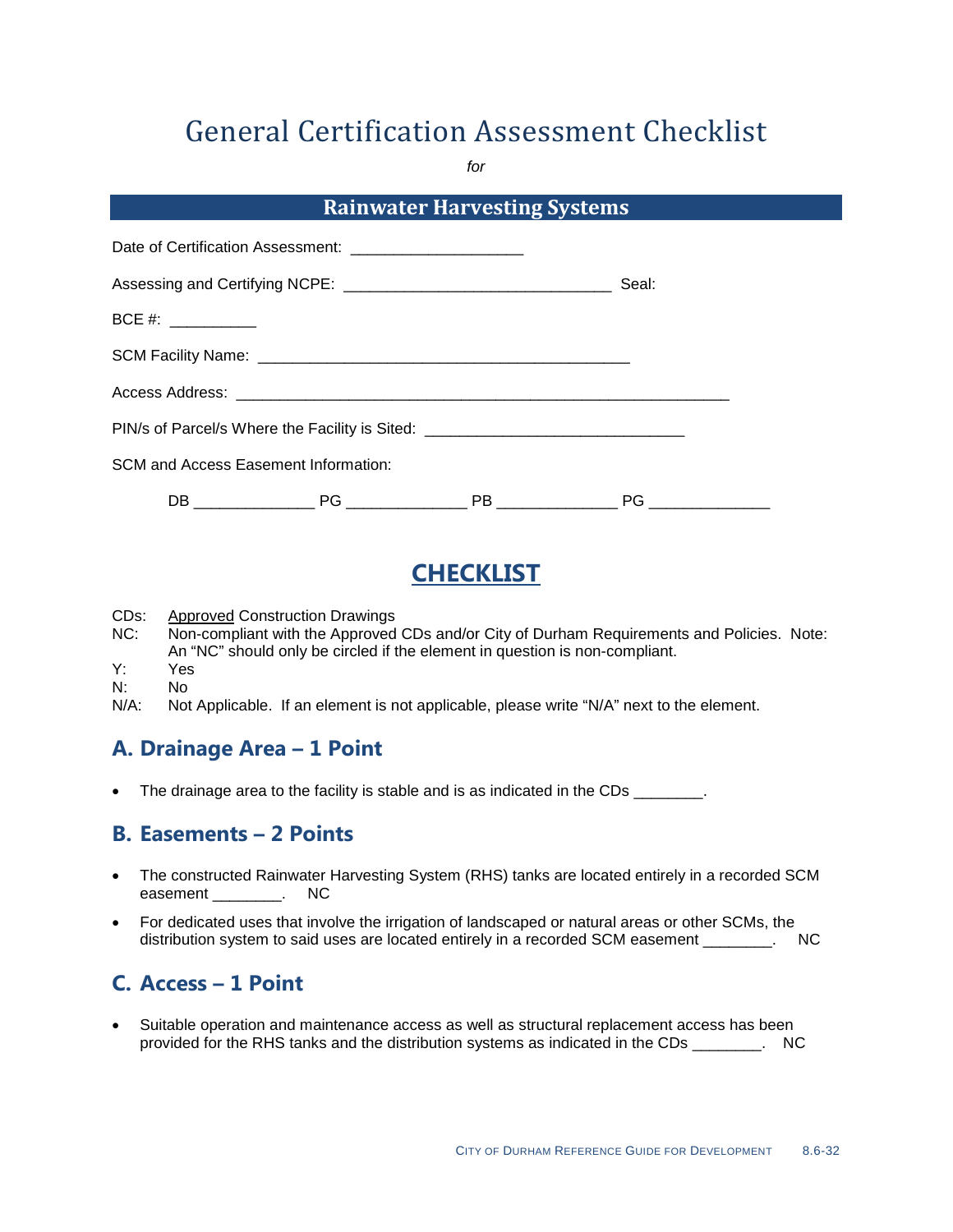### **D. RHS Tanks -- 3 Points**

- The size, material, and location of the tanks are in accordance with the CDs \_\_\_\_\_\_\_. NC
- The initial inflow system (that which directly conveys rainfall runoff to the storage tanks) includes a heavy-gage debris screen, with a reinforced mosquito screen below it, to screen out trash, debris, and grit as well as to mitigate against the entry of mosquitoes into the storage tanks  $\sim$
- The storage tanks include an overflow system that allows inflow volumes in excess of system capacity to discharge, non-erosively, into a grassed or natural area, a downstream SCM, or a downstream storm system that drains to an SCM, and the overflow mechanism is fitted with a reinforced mosquito screen reinforced mosquito screen **was**.
- A winter shut-down low-flow relief drain has been provided in accordance with the CDs \_\_\_\_\_\_\_\_. NC
- Access to the inside of the tanks has been provided in accordance with the CDs  $\qquad \qquad$ .

### **E. Distribution Systems -- 3 Points**

• The distribution systems, which include all pumps, pipes, and electrical components have been installed in accordance with the CDs The SNC

### **F. Clear and Dedicated Uses -- 5 Points**

• The RHS delivers harvested rainwater to the "clear and dedicated uses" as specified in the Site Plans and the CDs \_\_\_\_\_\_\_\_. NC

**BCE's Score: \_\_\_\_\_\_\_\_\_\_**

**City of Durham's Score: \_\_\_\_\_\_\_\_\_\_**

- (1) A passing score shall be 14 out of 15;
- (2) If any item within a section is deemed NC, no points shall be awarded for that section;
- (3) If a BCE awards a score of anything less than 15 and submits an as-built and construction certification to the City anyway, the City will reject the entire submittal.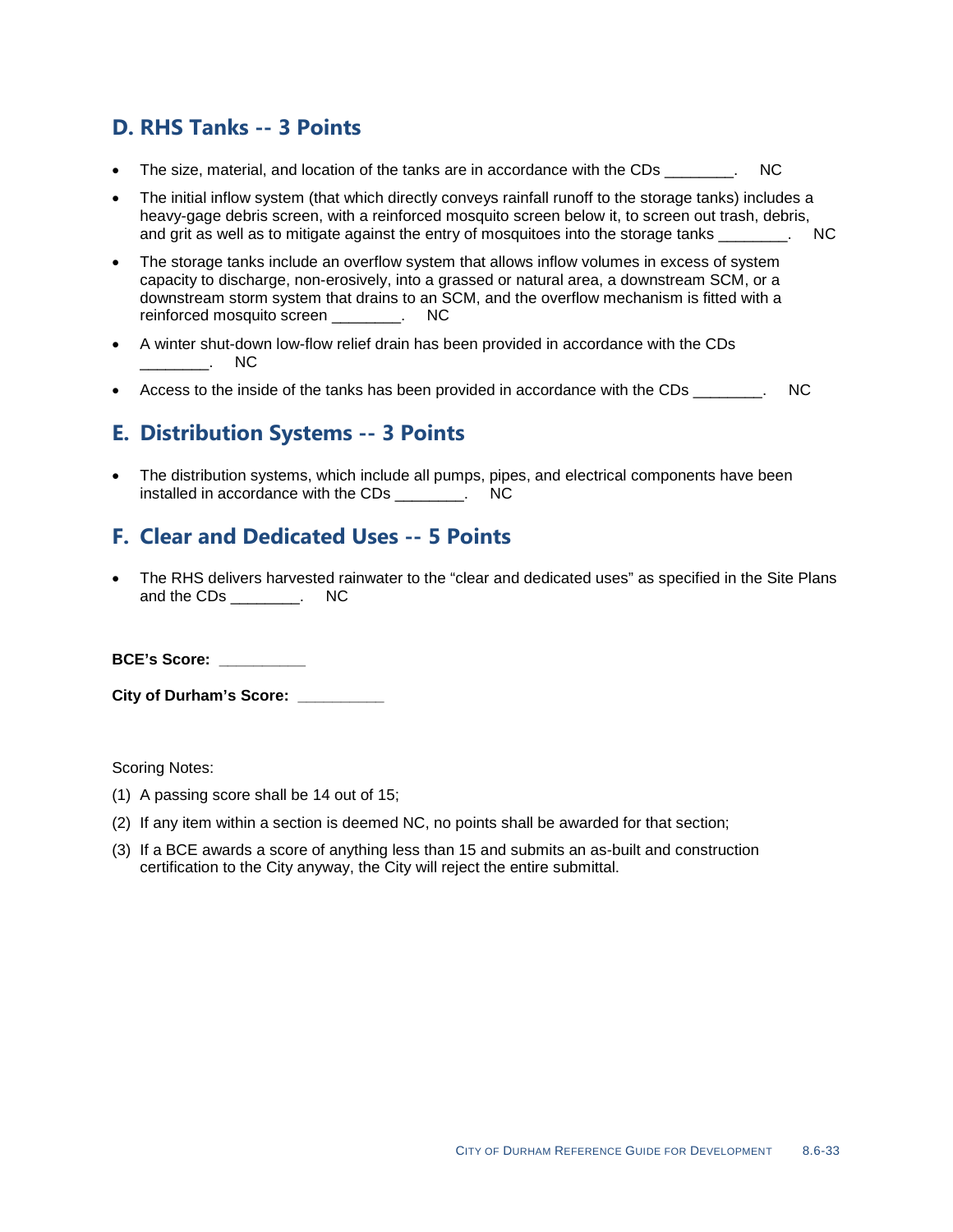*for*

| <b>Filterra® Units</b>                                      |  |                                                                                  |       |  |  |  |  |
|-------------------------------------------------------------|--|----------------------------------------------------------------------------------|-------|--|--|--|--|
| Date of Certification Assessment: _________________________ |  |                                                                                  |       |  |  |  |  |
|                                                             |  |                                                                                  | Seal: |  |  |  |  |
| $BCE #: ____________$                                       |  |                                                                                  |       |  |  |  |  |
|                                                             |  |                                                                                  |       |  |  |  |  |
|                                                             |  |                                                                                  |       |  |  |  |  |
|                                                             |  | PIN/s of Parcel/s Where the Facility is Sited: _________________________________ |       |  |  |  |  |
| <b>SCM and Access Easement Information:</b>                 |  |                                                                                  |       |  |  |  |  |
|                                                             |  |                                                                                  |       |  |  |  |  |

# **CHECKLIST**

CDs:<br>NC: Approved Construction Drawings

- Non-compliant with the Approved CDs and/or City of Durham Requirements and Policies. Note: An "NC" should only be circled if the element in question is non-compliant.
- Y: Yes
- N: No<br>N/A: Not
- Not Applicable. If an element is not applicable, please write "N/A" next to the element.

### **A. Drainage Area -- 5 Points**

- The drainage area to the Filterra® unit is appropriate for the size of unit installed, and is, characteristically, 90% impervious or greater \_\_\_\_\_\_\_\_\_\_. NC
- The drainage area to the facility is completely stabilized, and no excess sediment is discharging into the Filterra® unit \_\_\_\_\_\_\_\_\_. NC

### **B. Easements and Accessibility -- 1 Point**

- The Filterra® unit is located entirely in a recorded SCM easement \_\_\_\_\_\_\_\_. NC
- The constructed access way is located entirely in a 20-ft wide recorded access easement  $\overline{\phantom{a}}$  . NC
- Unobstructed maintenance vehicle access from a nearby public or private right-of-way (i.e., road, parking lot, etc.) has been provided to the unit \_\_\_\_\_\_\_\_. NC
- At its narrowest point, the access width is \_\_\_\_\_\_\_\_. NC
- At its steepest point, the centerline grade of the access is Theorem 2011.